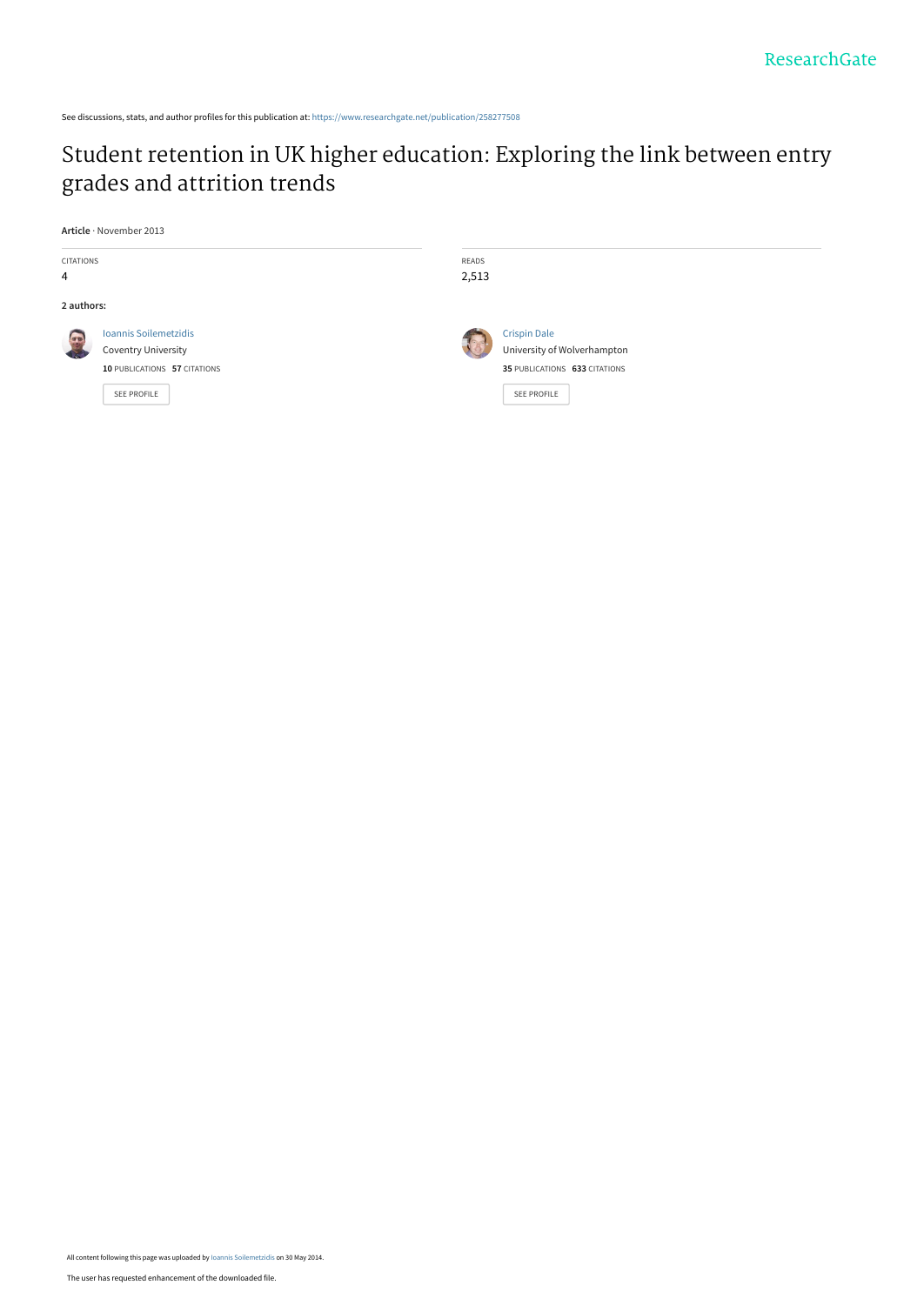

Į

## **Student Retention in UK Higher Education: Exploring the Link between Entry Grades and Attrition Trends**

IOANNIS SOILEMETZIDIS Independent HE Researcher Coventry United Kingdom CRISPIN DALE Department of Leisure Industries University of Wolverhampton, Walsall United Kingdom

#### **Abstract:**

*Retention and entry grades are closely linked with each other and with the widening participation agenda. Until now some stakeholders have been focused on increasing student numbers and diversity. The purpose of this paper is to explore the relationship between non-continuation and entry grades in the context of the UK higher education.*

*Based on secondary data and focused primarily on UCAS tariff points and F/T undergraduate students, data has been extracted and analysed from HESA performance indicators. The data has been re-tabulated to illustrate relationships between student retention and entry grades. Several further research themes have been identified.*

*The developed figures indicate a clear relationship between entry grades and non-continuation for young entrants, while for mature entrants other forces are also at work, such as family pressures and finance. Exploring the relationships between low entry grades and student retention, at a UK nationwide level, useful inform is given to assist decision-making for policymakers, academic and admin university staff, students, and other HE stakeholders. A more structural approach should be incorporated in university policies attrition activities. Additional tools such as induction checklist, support from day one, improved teaching, tailor-made support for individual student segments such as - young and mature students,*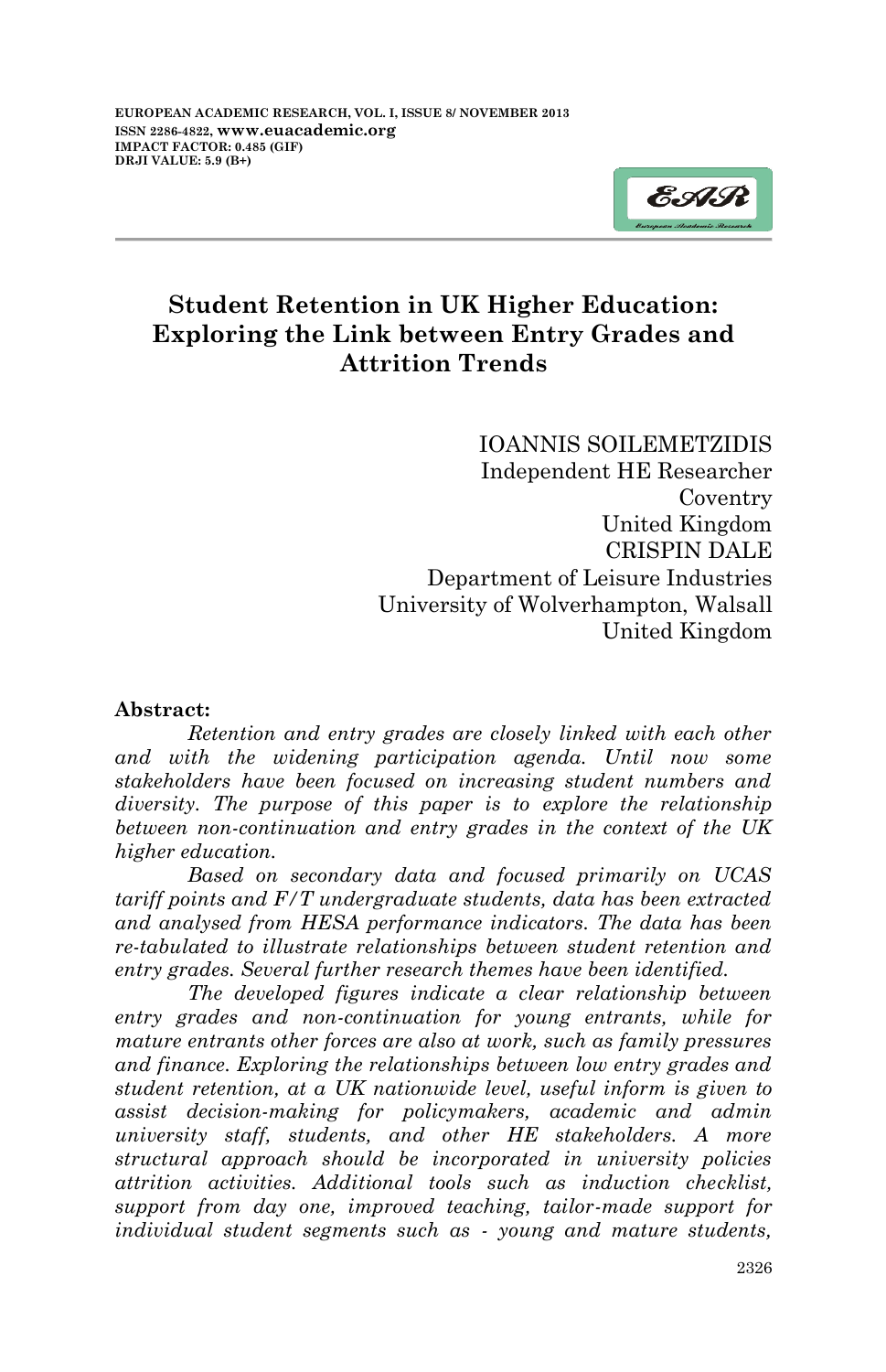Ioannis Soilemetzidis, Crispin Dale- *Student Retention in UK Higher Education: Exploring the Link between Entry Grades and Attrition Trends*

*activities to increase participation, new funding opportunities to help students cope with increasing costs, pre-arrival orientation programmes, and in general to be able to support an increasingly more diverse student population in a fast changing HE environment. An important part on any action could be part-time academics and preuniversity courses.* 

**Key words**: Student retention, entry grades, attrition trends, UK, higher education

## **Introduction**

Regardless of the philosophical perspective scholars agree that student retention is extremity important. While thus far many aspects related to this phenomenon have been widely investigated the relationship between entry grades and noncontinuation has not been the focus of considerable nationwide research in the UK. Particularly while qualifications on entry are mentioned in many studies there focus has rather been on individual universities and other related issues (such as student support, academic progression, socioeconomic background, gender, disability issues, etc), specific regions or population groups, but largely not the UK as a whole and certainly not with a clear focus on the relationship between retention and entry grades (Andrews and Clark 2011; Andrews et al. 2012; Arulampalam et al. 2007; Braxton et al. 1988; Bryson 2004; Callender 2008; Crosling et al. 2009; Dodgson and Bolam 2002; Duty 2011; Hall 2001; Hixenbaugh et al. 2012; Thomas 2002; Martinez 2001; McChlery and Wilkie 2009; McCourt and Carr 2010; Thomas et al. 2002; Trotter 2006; Wade 2009; Wilcox et al. 2005; Wood 2012; Yorke and Longden 2004; Yorke and Thomas 2003).

While there is no equation of retention with attrition, there are clearly parts of the same broader theme. Although the aim of the paper is not to provide definitions, neither is to prove or disprove any one approach or term (this could be the focus of future research), it will be useful to include some views from the literature and the authors perspective. Besides 'the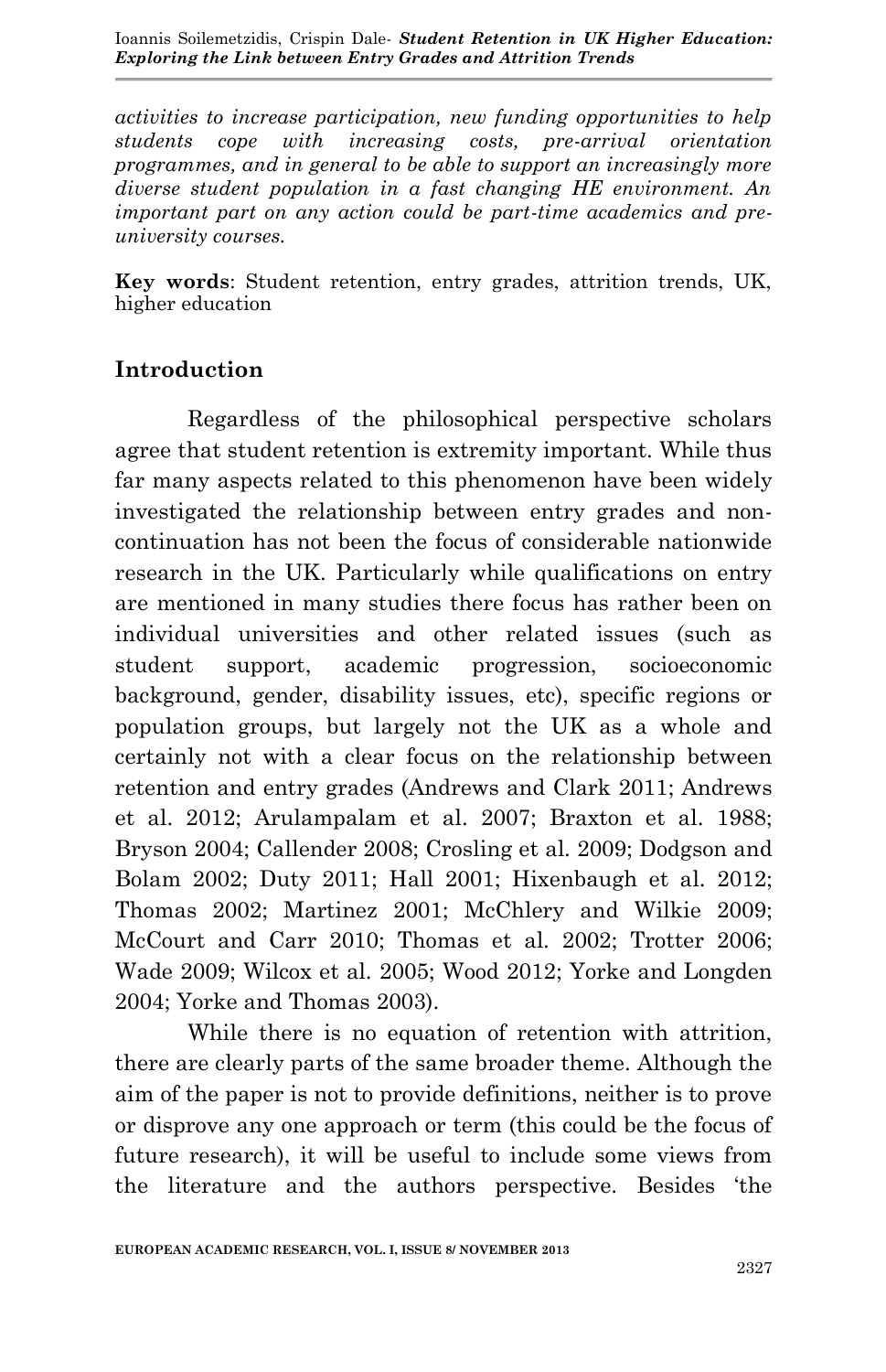potentialities of contributions' of the fastest growing employee category at UK HE 'the part-time teachers' will bring a unique point of view into the discussion.

Moxley et al. (2001, 37) defined retention as "the process of helping students to meet their needs so that they will persist in their education towards the achievement of the educational aims they value." McChlery and Wilkie (2009) argue that using simply the definition of 'at-risk' could be related only to student withdrawals. Moreover according to minutes of evidence from the House of Commons Select Committee on Education and Employment (2001) "There are no nationally or internationally agreed definitions of non-completion, and a wide range of possible constructions and interpretations exist."

Thus, in addition to non-continuation, other frequently used terms to describe and signify the student retention theme are: retention, exits, drop-out, attrition, withdrawal, failure, interruption of study, leaving early, non-achievement, noncompletion, non-persistence, departure, stop-out, non-survival, suspension, non-progression, walk away, wastage, etc (Longden 2002; Yorke and Longden 2004). Consequently different scholars and stakeholders might use diverse terms to describe what is broadly the same subject matter, but could potentially approach the issue from a different theoretical viewpoint. In the UK, universities usually use the term 'retention' while other stakeholders such as HEFCE use the term 'non-continuation'.

This paper will approach 'retention', 'non-continuation', or 'attrition' from the clear point (in relation to pre-university grades and/or university entry grades) that signifies retention activities as the phenomenon where universities attempt to create policies and activities to stop learners exiting higher education (HE) without gaining or achieving their intended outcomes. That is, graduating with the qualification or degree in question. Thus the use of any of the above terms will imply non-continuation and/or student attrition trends.

Over the years a number of researchers have looked at the theme of student retention, which has become the 'Achilles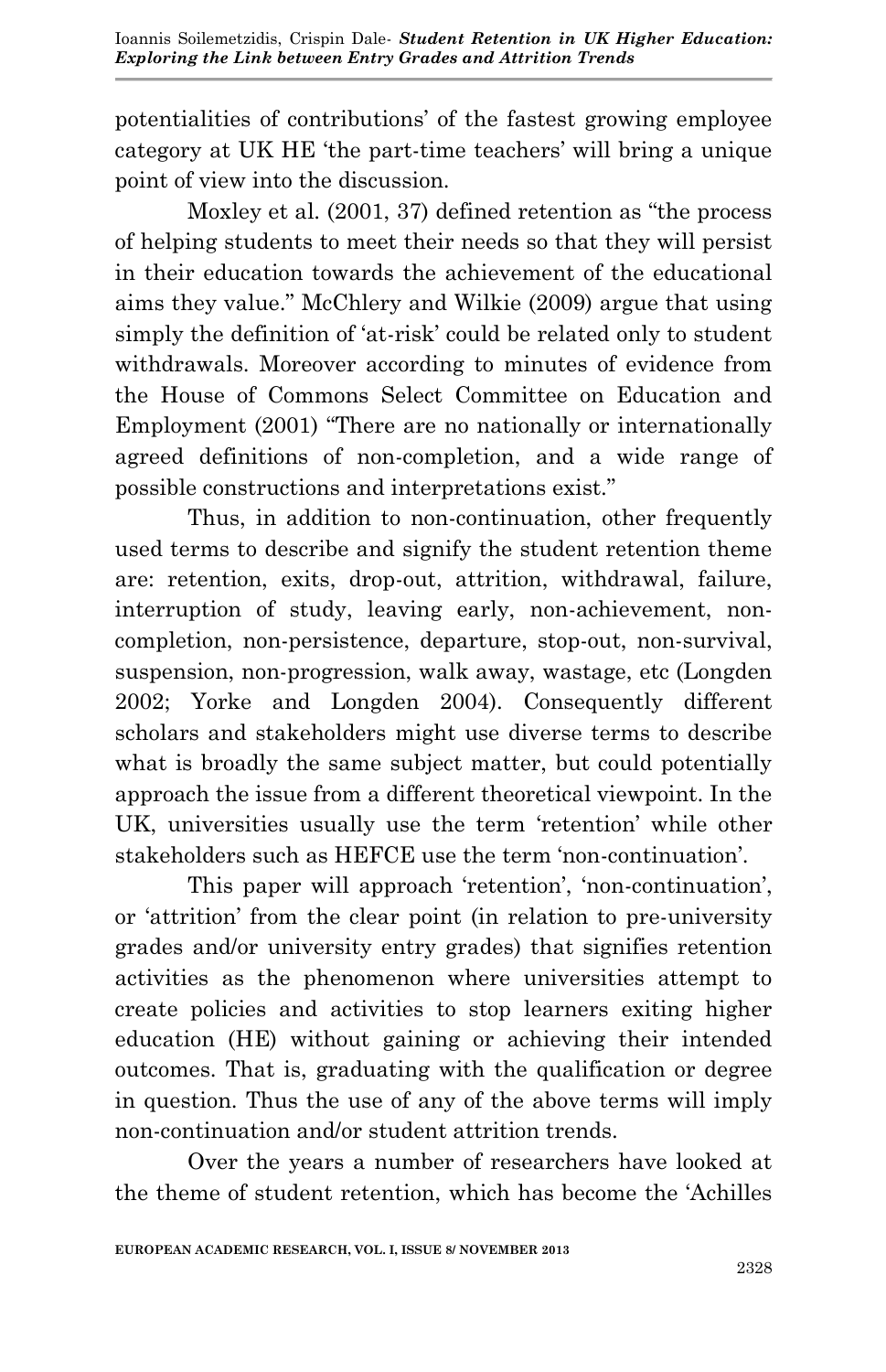heel' of HE worldwide. In the UK the drop-out rates for fulltime HE courses are approximately at 20%, varying from 1-2% for 'Oxbridge universities' and up to 35% for institutions following less exclusive student entry policies (Simpson 2005; Downie 2010; Soilemetzidis 2010; Smith and Naylor 2001; Johnes and McNabb 2004; Garner 2008; Shepherd 2008; Parmar and Trotter 2004).

As expected key stakeholders including students, institutions, employer and the state (the state interests are represented by agencies such as: UCAS, HEA, HESA, HEFCE, British Council, etc) are extremely concerned and have a vested interest to help improve retention rates (Yorke and Longden 2004; Longden 2002). While governments want efficiency in HE, not only for reasons related with labour market considerations but also because of accountability issues in relation to public funding (Yorke and Thomas 2003), high student drop-out rates is a global problem, and it is at the end an unnecessary waste of resources. Johnes (1990, 95) concur that "the influence of academic ability on student wastage deserves further investigation". In contrast Simpson (2005, 34) argued that "Higher education is a strange business. No other form of manufacturing would take in tested components (new students) and produce a final product (graduates) with a wastage rate of 20% or more. Or at least if such a business existed then it would very rapidly go bankrupt".

Thus the consequences of non-continuation can be major both for individuals (loss of employment opportunities and better life chances) and societies, since resources wasted on students that will never graduate, results in other projects in education and training, and elsewhere in the society and economy not materialising (Crosling et al. 2009; Soilemetzidis 2010). Simpson (2005) estimated that the cost of student dropout in the UK is approximate £7.8 billion.

Since attrition creates unnecessary costs for HE, the economy, the society and individuals, any fresh study, approach and interpretation that could lead to suggestions which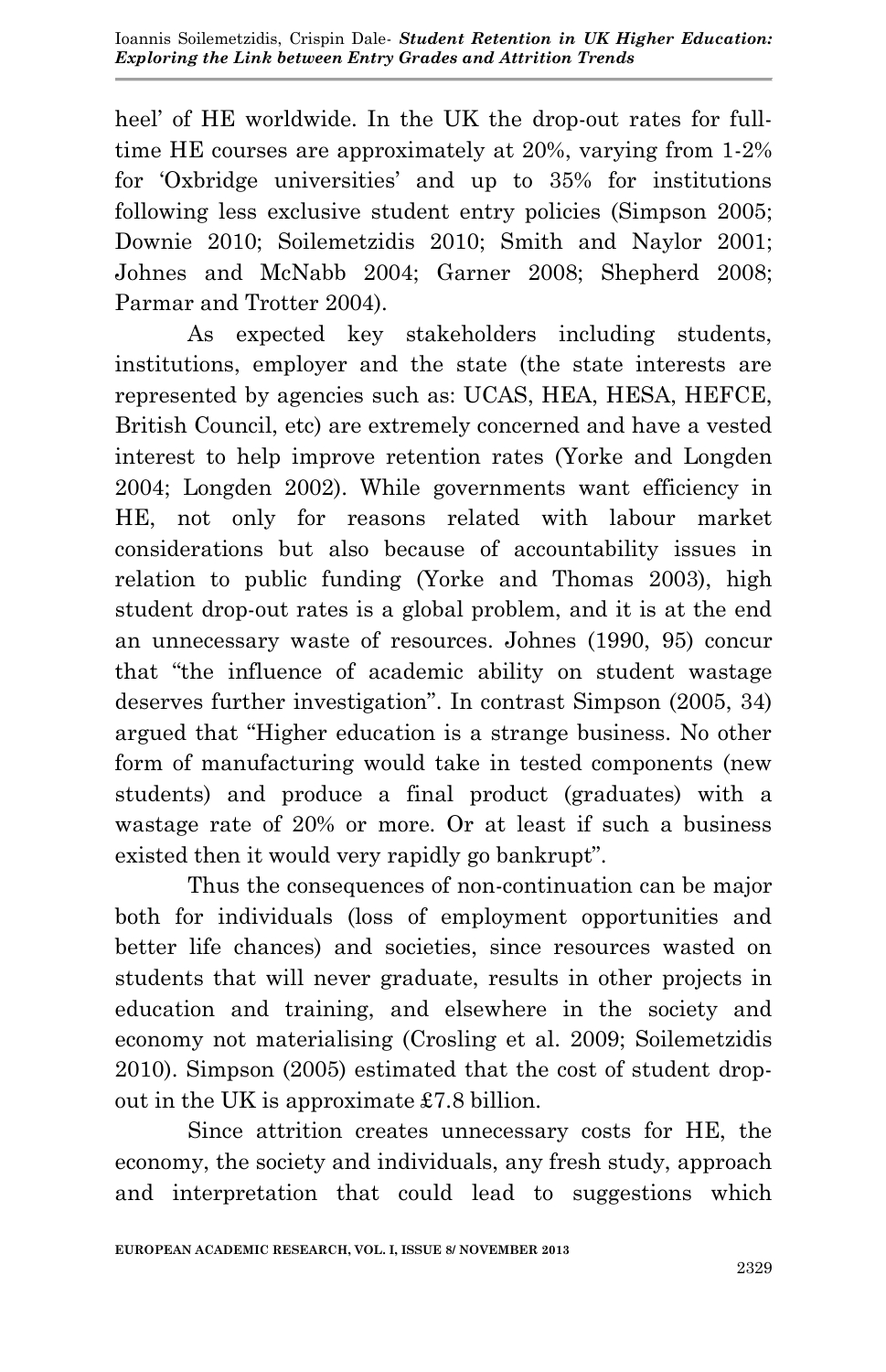potentially could help tackle non-continuation rates and improve graduation rates is vitally important. The 'novelty' of this paper is to view issues via the relationships between low entry grades and student retention, at a UK nationwide level, only examining undergraduate students, and only reviewing prior research conducted in a UK context and with countrywide data extracted from official national agencies publications such as HESA Performance Indicators rather than by individual researchers based in a single or a number of institutions.

Using secondary data and statistics from HESA performance indicators (Higher Education Statistics Agency), the aim of this paper is to explore the relationship and interdependence between entry grades (focused on UCAS tariff points) and non-continuation in UK HE.

The key questions are:

What is the relationship between entry grades and student retention?

Is the relationship between entry grades and attrition trends the same for young and mature entrants to full-time first degree courses?

What could be some of the actions to aid retention?

#### **Literature review**

Student retention, the issues and consequences of noncontinuation and attrition, is a vast subject area. As such in the context of this article it will not be possible to refer to all aspects and viewpoints or review all literature related with each of the possible specific issues. Besides since the main focus is on the relationship between entry grades and attrition and not the differences between traditional and non-traditional qualifications one should not expect any substantial reference to that.

Most scholars agree that there is a direct link between entry grades and student retention. But most see retention from the point of view of their own institution or discipline, and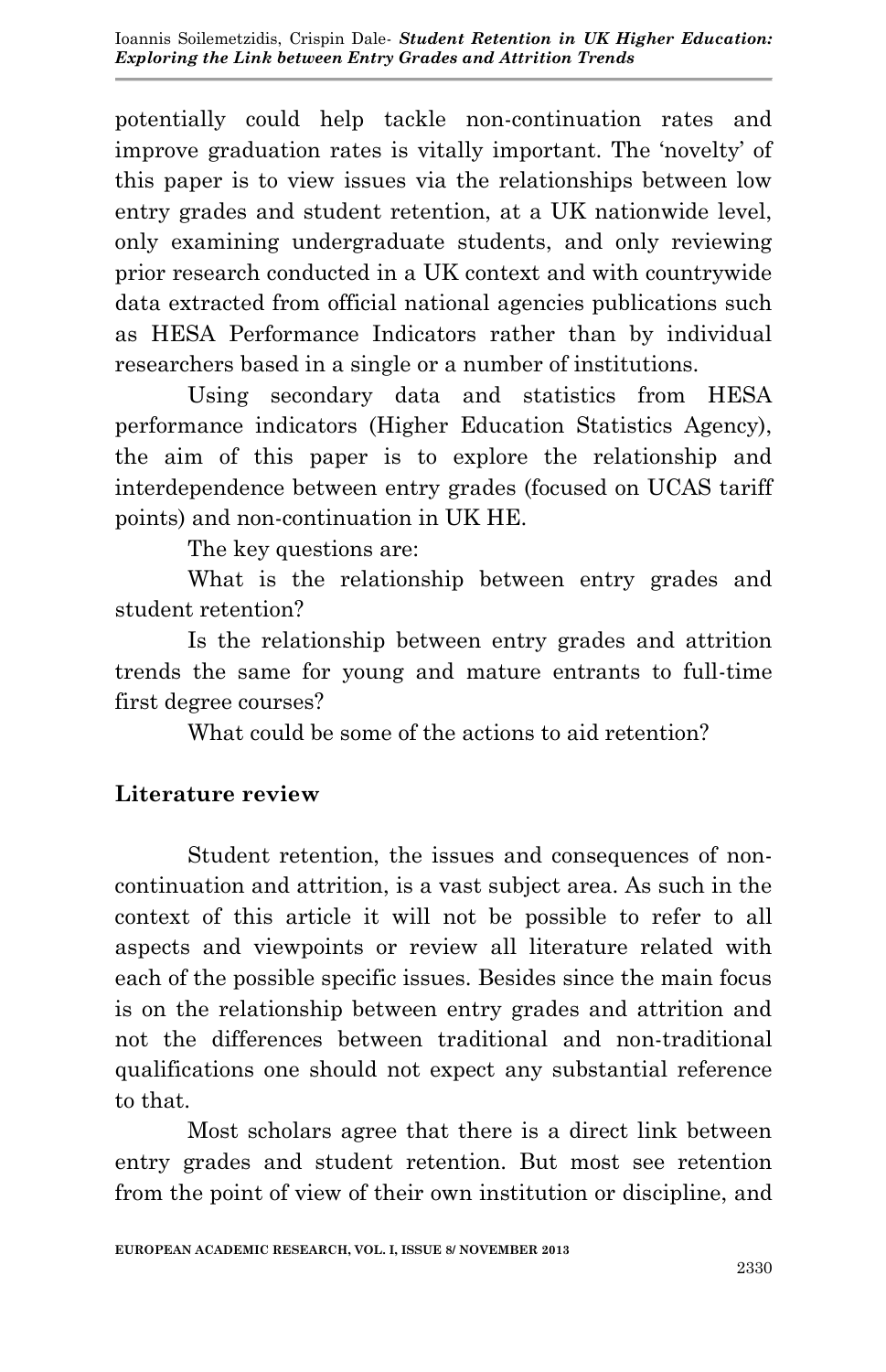few had previously examined the relationships between entry grades and non-continuation, none focused only at a UK national level.

In terms of entry grades, students with lower grades are often ill prepared for academic life. A number of scholars agree that entry qualifications and academic success are closely linked, and students with higher grades usually need less academic support and other resources (Hixenbaugh et al. 2012; James 2010). Moreover, inadequately prepared students could face extra difficulties with their studies. Lowe and Cook (2003) found that those facing study challenges to be more likely to exit HE. Wood (2012, 33) also argued that the relationship between entry grades and student drop-out is quite obvious "with the high withdrawal rates amongst those with unknown qualifications or no formal entry qualifications".

However, other research indicates (Andrews and Clark 2011; National Audit Office 2007; Andrews et al. 2012; Thomas 2002) that students from non-traditional backgrounds can cope as well as those from traditional routes. Others found that the existing relationship between widening access, and therefore low entry criteria and non-completion could not be separated. Besides diverse student populations mean that those from nontraditional routes can sometimes find challenging to integrate and cope with established teaching and learning environments. They also have different expectations about the kind of learning settings and support offered (McCourt and Carr 2010).

While Walker (1999) claims that the widened access agenda meant that universities are now open to non-traditional students which are less well qualified. Further arguing that the best way to forecast student success is their entry qualifications which can influence knowledge; level of incentive; mind-set, focus and capability; scholarly issues; and programme selection.

In terms of young versus mature students, Yorke and Longden (2008) present some main differences regarding the difficulties that they face. The most important is that, young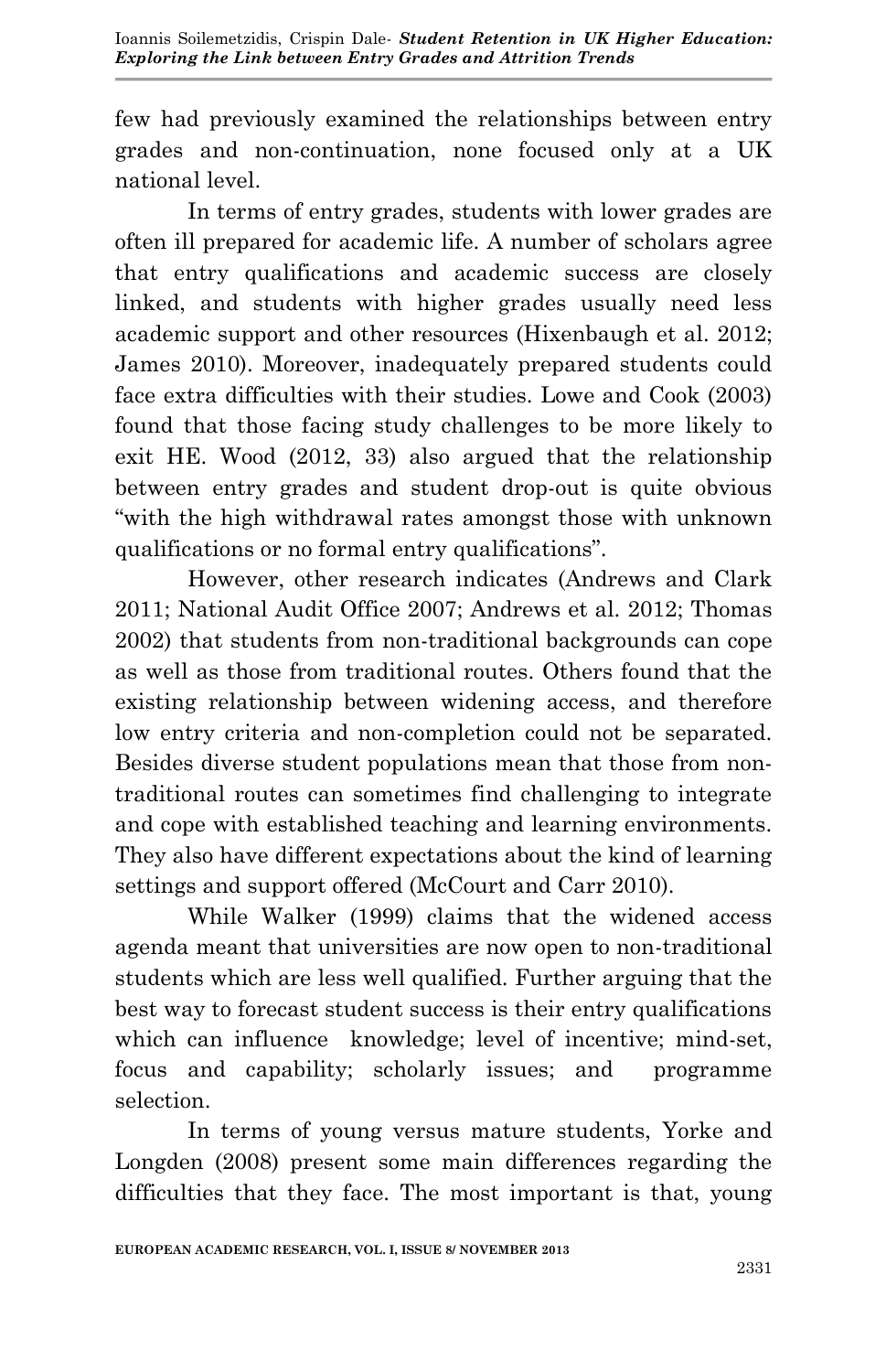learners select courses less effectively and therefore are more often discontent with the location and setting of their student life. While mature students can be more judgmental about their HE experience, have bigger money difficulties and concerns with their dependants' requirements. Walker (1999) agrees that young students face usually less challenges. That could be because they may stay with their parents, typically have no dependants and their money circumstances are generally not as grave as for mature students.

Moreover whilst both mature and young students can struggle financially, personal circumstances can be very unique, so learners need tailor-made support which universities may not be able to offer, for example family breakup influences mature students more since "it is a divorce from their partner rather than the divorce of their parents" (Page 1996, 162) as it is in most such cases for young students. While family issues can influence mature students withdrawal, financial problems are by far the most considerable reason, and Trotter (2006) reports that with the rise in the numbers of mature students in UK HE institutions funding will become more vital. Besides, according to Yorke and Longden (2008) due to the rising cost of HE, recruitment of mature students will intensify. But their requirements will need to be better met. So HE providers will need to offer more support and class schedule options to meet the needs of mature students and to ease the sentiment that pre-university courses offer more personal support compared with university courses.

## **Methodological approach**

While various scholars have studied the theme of student retention making significant contribution to the theoretical approaches when researching student attrition (Tinto 1975; Braxton et al. 1988; Stage 1989; Johnes 1990; Mallette and Cabrera 1991; Walker 1999), probably the most comprehensive description about possible theoretical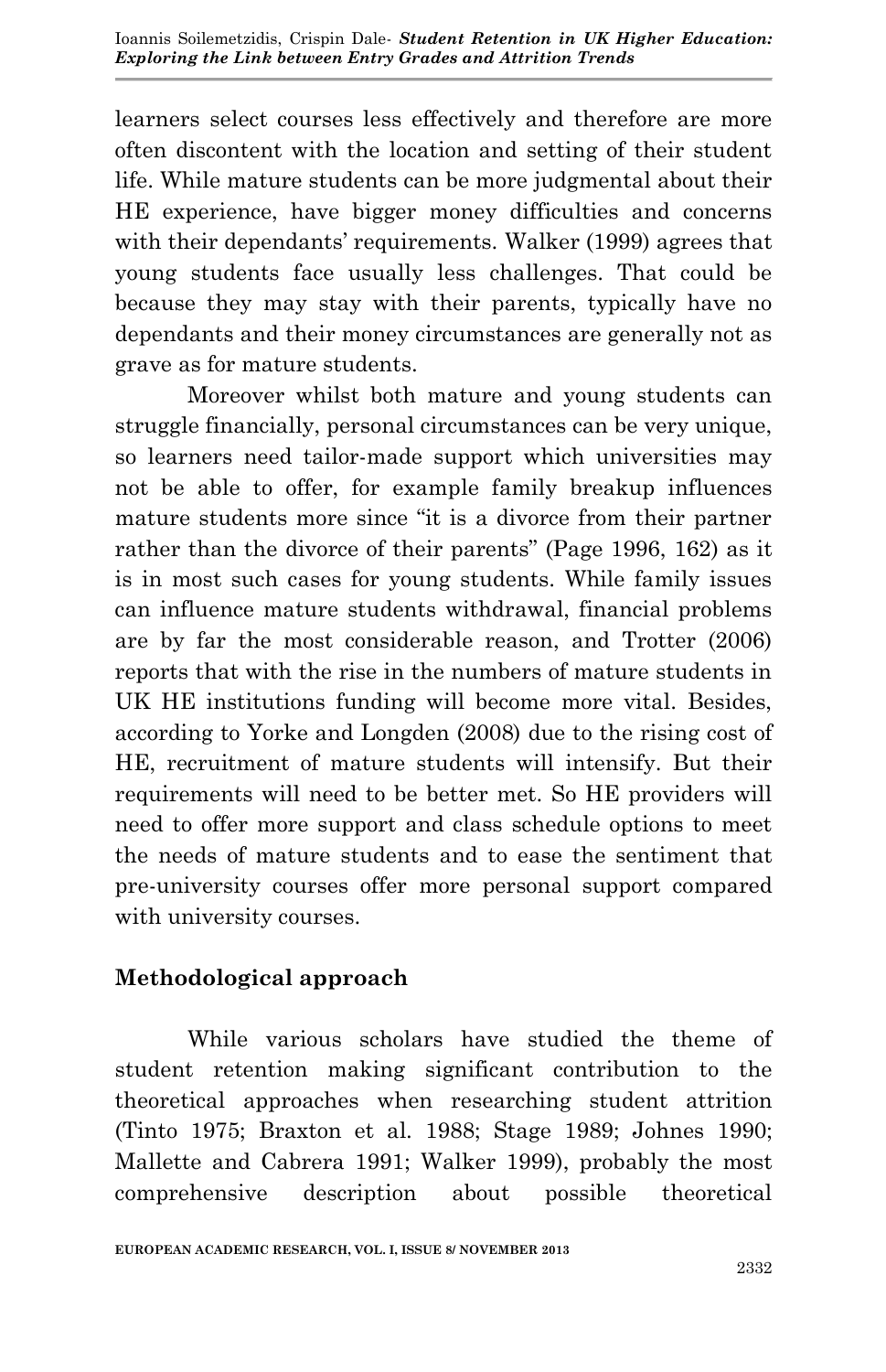approaches to student retention was provided by Walker (1999) outlining three approaches: 'theoretical' or 'philosophical', 'descriptive' and 'prescriptive' approach.

The 'philosophical' or 'theoretical' approach identifies the complexity of the problem and focuses largely on longitudinal studies, focus is mainly on the level of social and academic integration of the student with the HE community, including students interactions with university staff and their peers. The 'descriptive' approach focus on what students can bring to the university, how they spend their time on campus and what are the reasons for their departure - primarily a view point that focuses on identifying problems. The 'predictive' approach seeks to predict if students will persevere or leave using correlations between different factors such as entry qualifications and progression or retention. In this study we will mainly employ the 'predictive' approach.

Generally correlation can address three queries about two variables. If there is a connection between them we can investigate the bearing of that association, and afterwards the scale (Cohen et al. 2010). This can be enhanced by segmentation, for example examining two distinctive groups, such as young versus mature entrants to full-time first degree courses.

After evaluating available data a decision was made to use the official statistics of HESA. To ensure that this study could the verifiable, reliable, consistent, dependable and repeatable, only accessible and freely available statistics without any restriction access or barriers, such as the need to login or pay a fee, were used. Confidentiality and anonymity was granted to the communication with the relevant stakeholders, and data was securely stored.

The findings in this research are based on data publicly available via the HESA website. HESA produce and publish performance indicators and benchmarks for UK HE on behalf of a number of relevant stakeholders such as: Higher Education Funding Council for England (HEFCE), Higher Education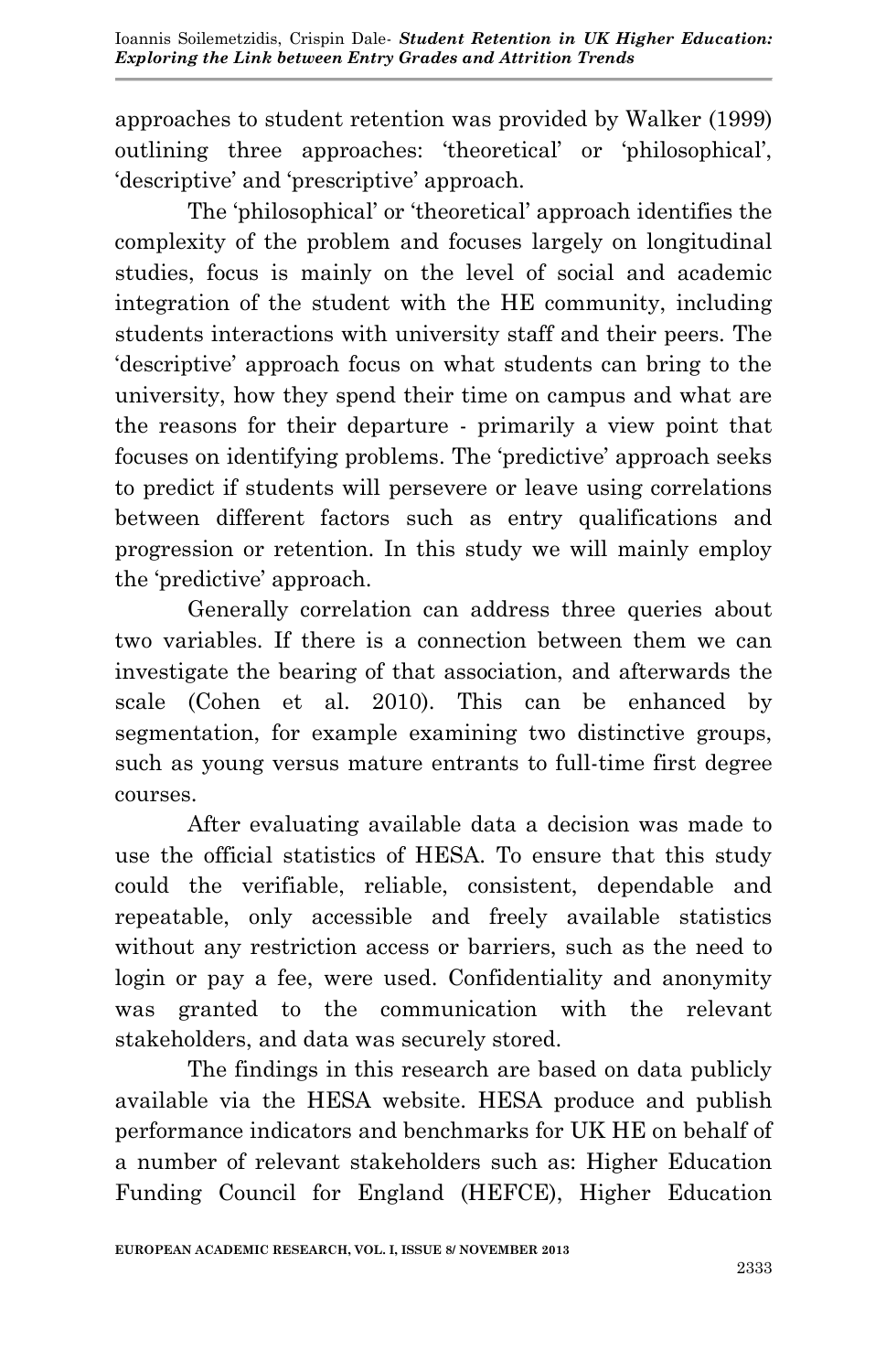Funding Council for Wales (HEFCW), Scottish Funding Council (SFC), Department for Employment and Learning, etc, and under specifications determined by the Performance Indicators Steering Group (PISG). Membership of the group is drawn from government departments, the funding councils and representative bodies (HESA 2013).

Secondary data has been used because such nationwide data can only be collected and made available via national agencies. For example in the UK HESA is the only authorised authority to collect, accumulate, store, produce and publish nationwide statistics on behalf of all HE stakeholders including all major gatekeepers that contribute to that process. Other researchers have followed a similar approach (Arulampalam et al. 2007). Moreover secondary data enables studies over a longer timeframe and allows the examination of existing data by using a different approach or a form of analysis (Barker and Alldred 2012). As well some scholars, for example Wood (2012, 29), when comparing his primary data with data available from HESA, admits that his data is a much simpler assessment of student status, not equivalent with the one HESA generates.

Since HESA occasionally adjust the methods, technical terms, and statistical techniques used to develop noncontinuation rates and other table and statics (For example Super Profiles method, POLAR2, POLAR3 method, COMDATE, DATELEFT, ENDDATE, etc.), an effort was made to take this into consideration and to group the data with that in mind.

Spreadsheets, tables and figures were developed with data selected, extracted and re-tabulated from spreadsheets (categories) SN1 and SN2. The information was available in Microsoft® Excel® format. HESA Performance Indicators Index. available at: http://www.hesa.ac.uk/index.php?option=com\_content&task=vi ew&id=2064&Itemid=141 (accessed 3 June 2013).

Only UK countrywide information was extracted. Each spreadsheet represents one year and contains other information which was deemed to be irrelevant for this research and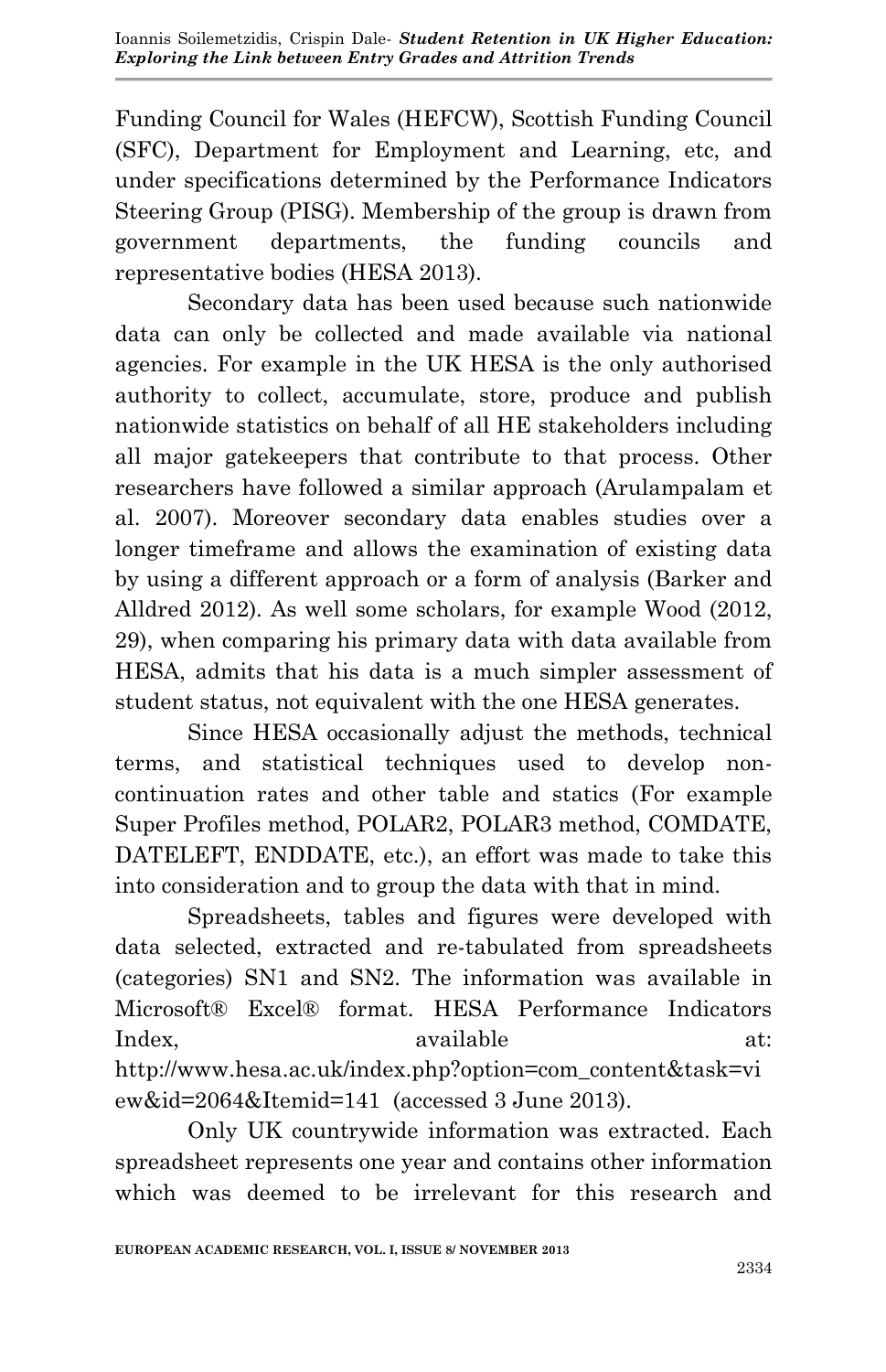excluded, such as: subject of study. Using Excel® and extracts from spreadsheets categories SN1 and SN2 (20 in total, covering about a period of ten years) four Excel® worksheets were created with four tables. The information they include are: years, UCAS tariff points (or equivalent only) and percentage of non-continuation, figures 1 to 4 were developed from those tables.

Data presented only covers the groups of young and mature full-time undergraduate students. Due to the fact that HESA adjusted the method and statistical techniques used, for each of the two groups (young and mature) the following four figures represent two periods (2002-8 and 2008-11) for each age group. Spreadsheets SN1 refer to young entrants to full-time first degree and SN2 to mature entrants to full-time first degree courses. Young students, those who are age under 21 mature students are those who are age 21 or over.

## **Findings and discussion**

Following email communication with key stakeholders (HEA, UCAS, HESA) to increase reliability, a decision was made to use data covering approximate 10 years - academic year 2001-2 to 2010-11. The data refers to undergraduate fulltime first degree entrants. Taking into account changes in statistical methods and categories and in some cases terminology, to facilitate truthful and direct comparison, findings are presented over two figures, one for each period 2001-2008 and 2008-11. The findings are supported in literature by a number of institutional, regional and sector focused reports (HEFCE 2013; Hall 2001; Thomas et al. 2002; House of Commons Committee of Public Accounts 2008; Dodgson and Bolam 2002; Davies and Elias 2003). Results are presented in two student segments, young full-time first-degree entrants and mature.

As illustrated in Figures 1 and 3 representing attrition of young entrants for a period of approximately 10 years, there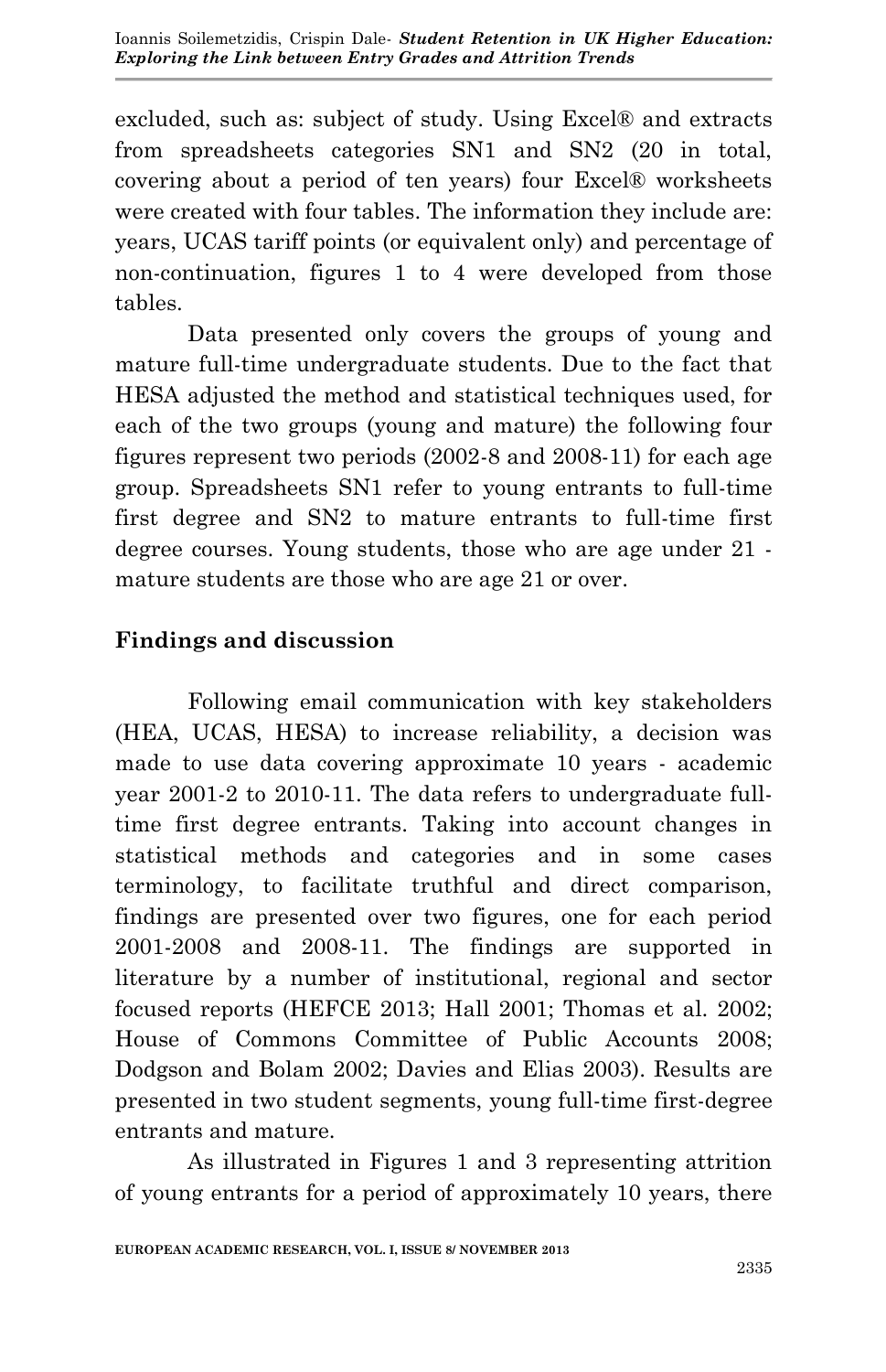is a direct correlation between entry grades and noncontinuation. For example, while those entering HE with more than 481 UCAS tariff points have attrition rate of less than 2%, students with 250 tariff points have three times higher drop-out rates at more than 6% and those with less than 100 points, six times higher at more than 12%. The findings are similar and consistent throughout the decade.

Examining the category of young students (figures 1 and 3) in comparison with the corresponding figures for mature students (figures 2 and 4) although the trend is somewhat similar the percentage of attrition from year to year and over the decade are fairly irregular for mature students. The figures of mature student attrition (figures 2 and 4) indicate that the influence of their prior qualifications in relation to retention is less important. For mature students the variation between different UCAS tariff points groups in relation to attrition is much greater and less year to year consistent, when compared with the corresponding young students group (figures 1 and 3). Moreover, a higher percentage of mature students withdraw from their courses, which signifies that in HE, mature students face some unique challenges not always linked with their entry grades.

So even though entry grades do significantly influence the drop-out rate for both young and mature students, other factors are present and influence the relationship between prior qualifications and drop-out rates for each segment. These issues could be related with social integration, good student practices, feeling homesick, etc for young students and things like prior work experience, family, work related training and so on for mature students. Both categories might be also influenced by matters such as money worries, coping with the workload, tutoring support and so on (Walker 1999; Wilcox et al. 2005; Duty 2011; Wade 2009; Hixenbaugh et al. 2012; Martinez 2001).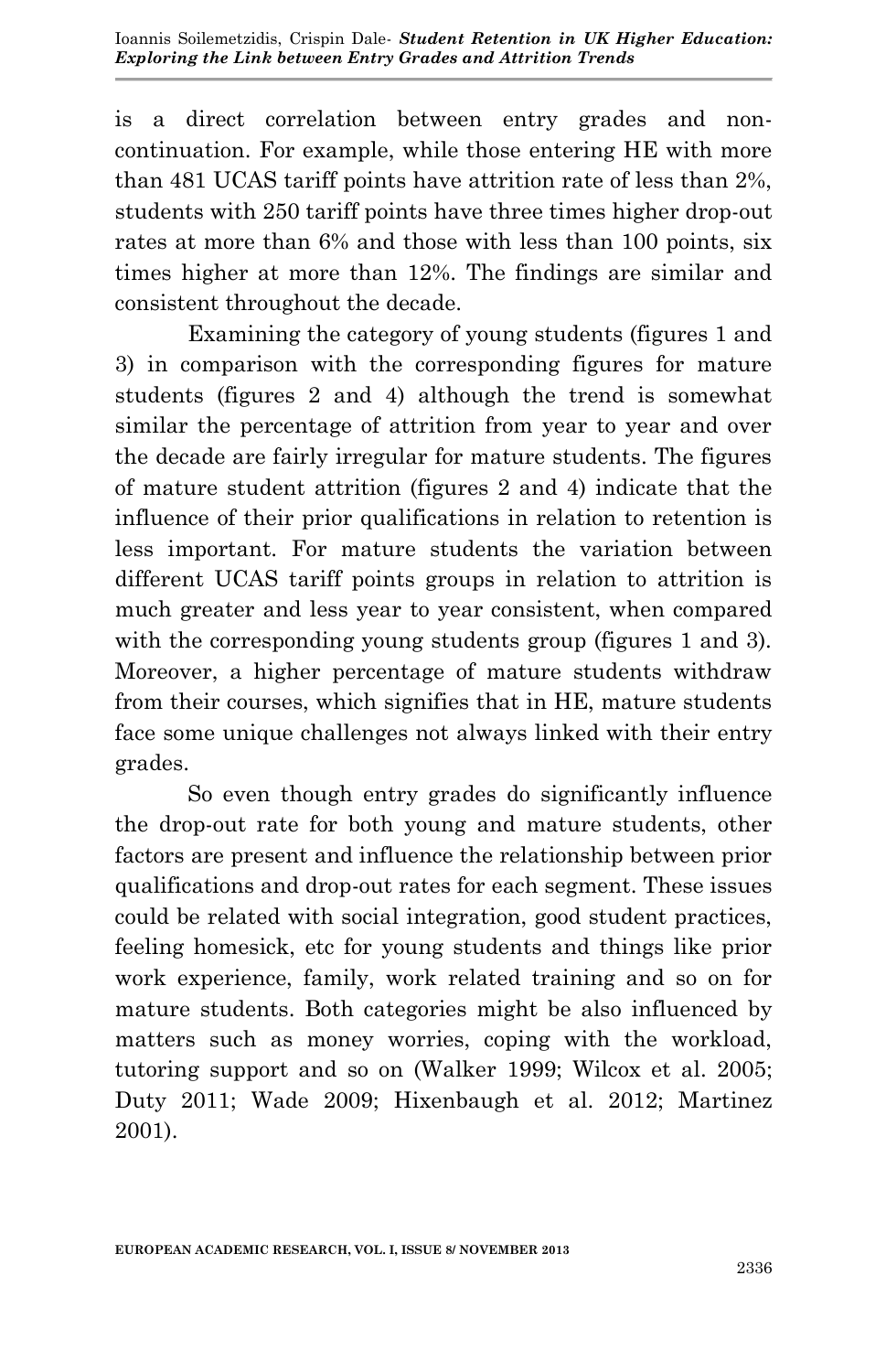





**EUROPEAN ACADEMIC RESEARCH, VOL. I, ISSUE 8/ NOVEMBER 2013**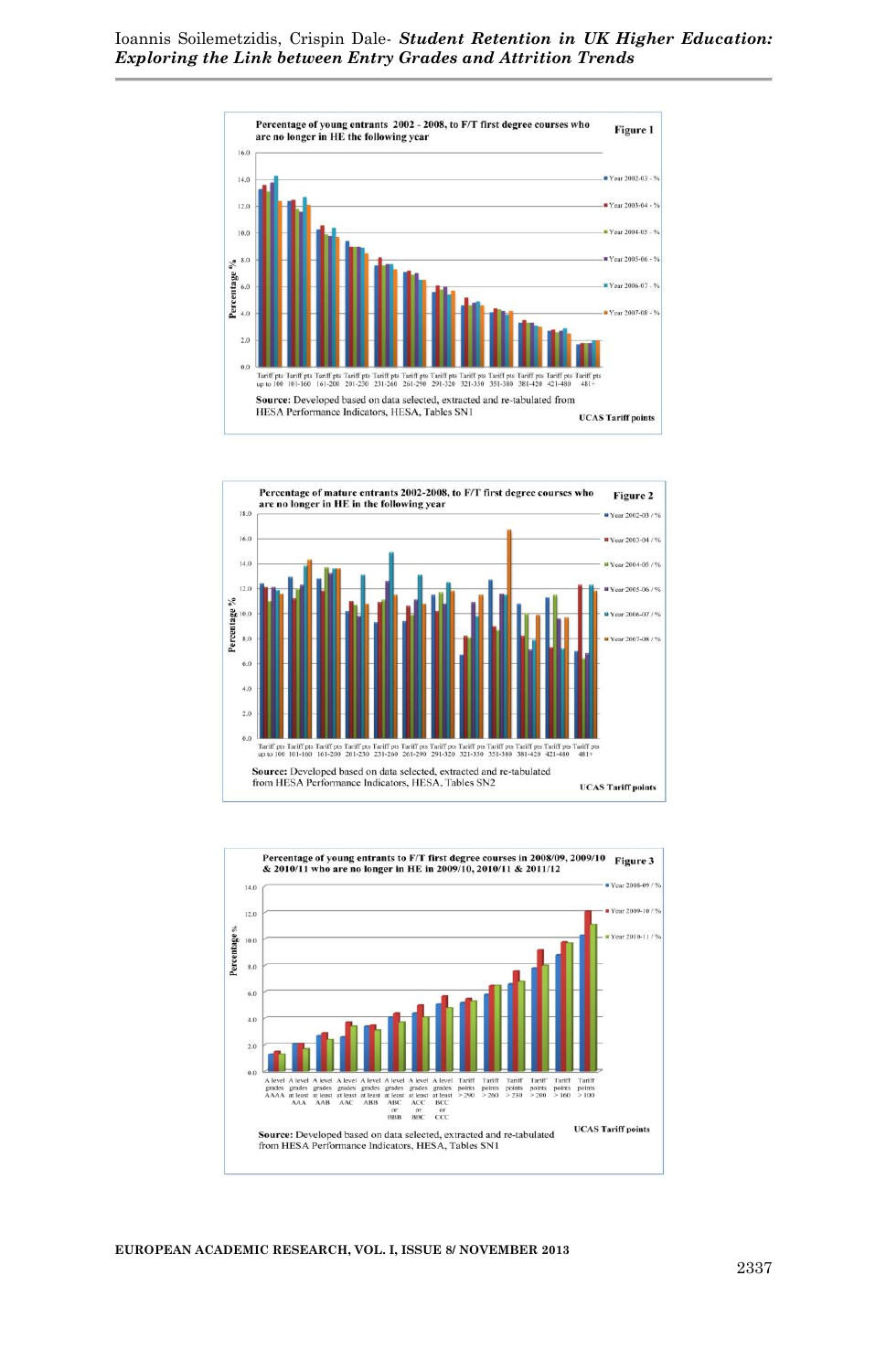

#### **Implications of the study**

The findings of the research imply some useful directions to aid retention and areas for future exploration. From the findings (figure 1 to figure 4) and the reviewed literature there is a clear trend that those students with higher entry grades are better prepared, face fewer academic challenges and are less likely to withdraw from their studies.

While this study focused on student retention via the viewpoint of exploring the link between entry grades and attrition trends, with the continued implementation of the widening participation agenda, challenges in the economy and increases in fee levels the number of non-traditional students both in terms of their background and range of their entry grades, and prior qualifications is expected to rise (McCourt and Carr 2010; Wood 2012; Dodgson and Bolam 2002; House of Commons Committee of Public Accounts 2008). UK HE providers focused their attention on lowering the barriers to allow access to HE to more students especially those from underprivileged backgrounds, consequently the outcomes of those learners after they entered university was largely uncared for (Callender 2008). This directly affected retention and lead to higher attrition rates. Besides, the admission of a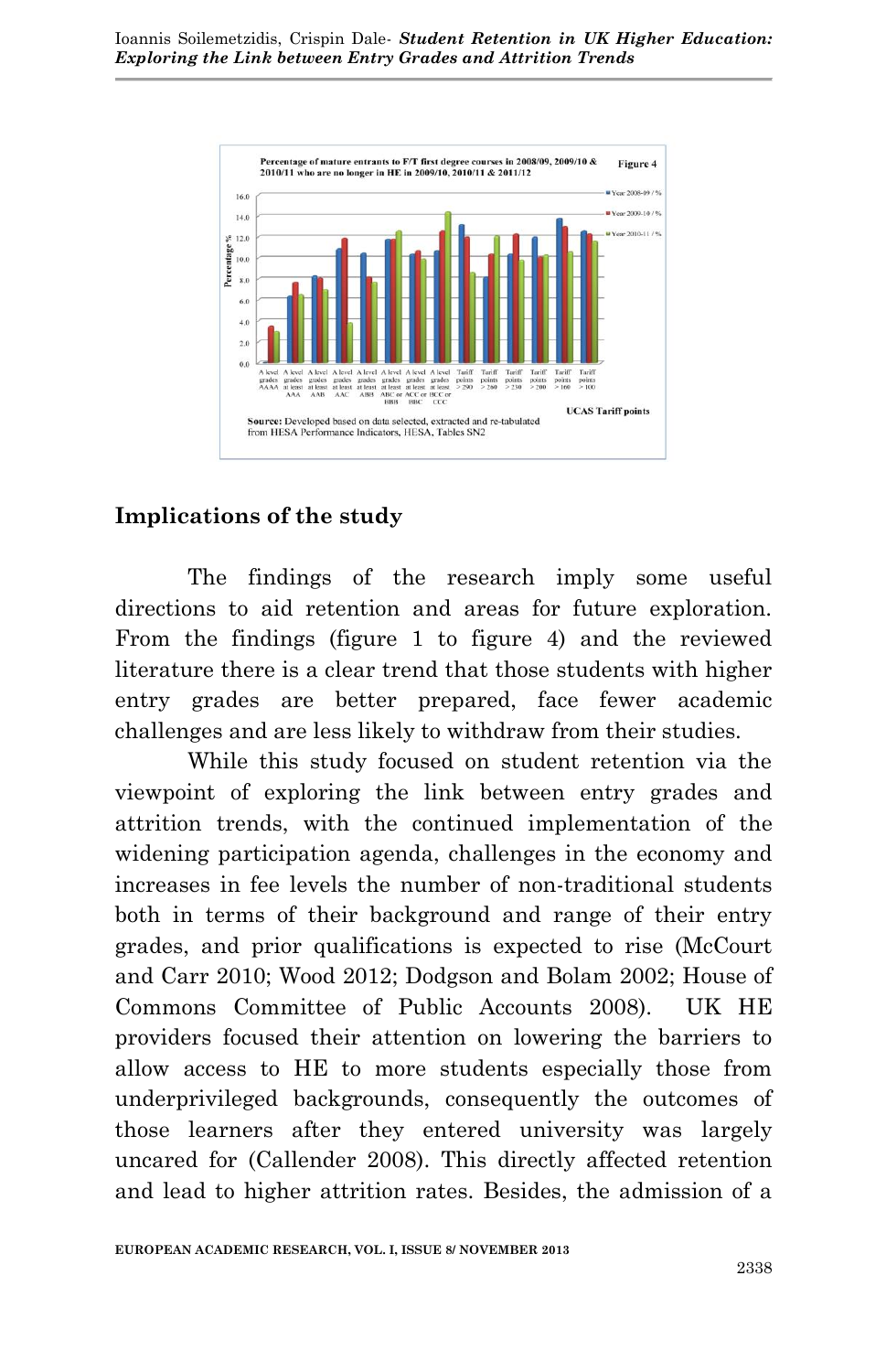large number of 'weak' students puts pressure on universities support systems (James 2010).

Based on these findings, a number of practical solutions to facilitate better retention could be proposed. Firstly, the induction period is critical. Initial impressions matter and since induction is very stressful for students, simple tools such as an induction checklist provided to every student to ensure that the necessary information has been received (James 2010) could make significant difference during the first crucial period of university life. Prevention is essential hence student induction should focus on student engagement and include staff involved in retention initiatives providing services such as: comprehensive student advice services, peer mentoring activities, academic skills sessions and so on (Wade 2009). The initial period of study is very important and according to James (2010) appropriate support such as a comprehensive induction to HE life could retain survival rates. Also, accurate preuniversity preparation and pre-enrolment information is vital. Thus pre-university summer schools programmes can be another tool to tackle attrition (Walker 1999). Furthermore, pre entry courses may generate greater commitment from students. Evidence suggests (Yorke and Longden 2008; Walker 1999) that weaker students can greatly benefit and increase their continuation rates by participating in pre-university courses.

Secondly, personal circumstance is another factor that we need to consider when designing retention activities. For example, both young and mature students could face financial difficulties and their departure might be linked with that reality. Page (1996) reveals that young students do not know the real cost of autonomous life and when faced with money challenges could choose to withdraw from their studies and seek employment. Whereas mature students have other personal circumstances and 91% of those that drop-out resides with their parents.

Thirdly, HE institutions have an obligation to their students and need to work not only towards raising aspirations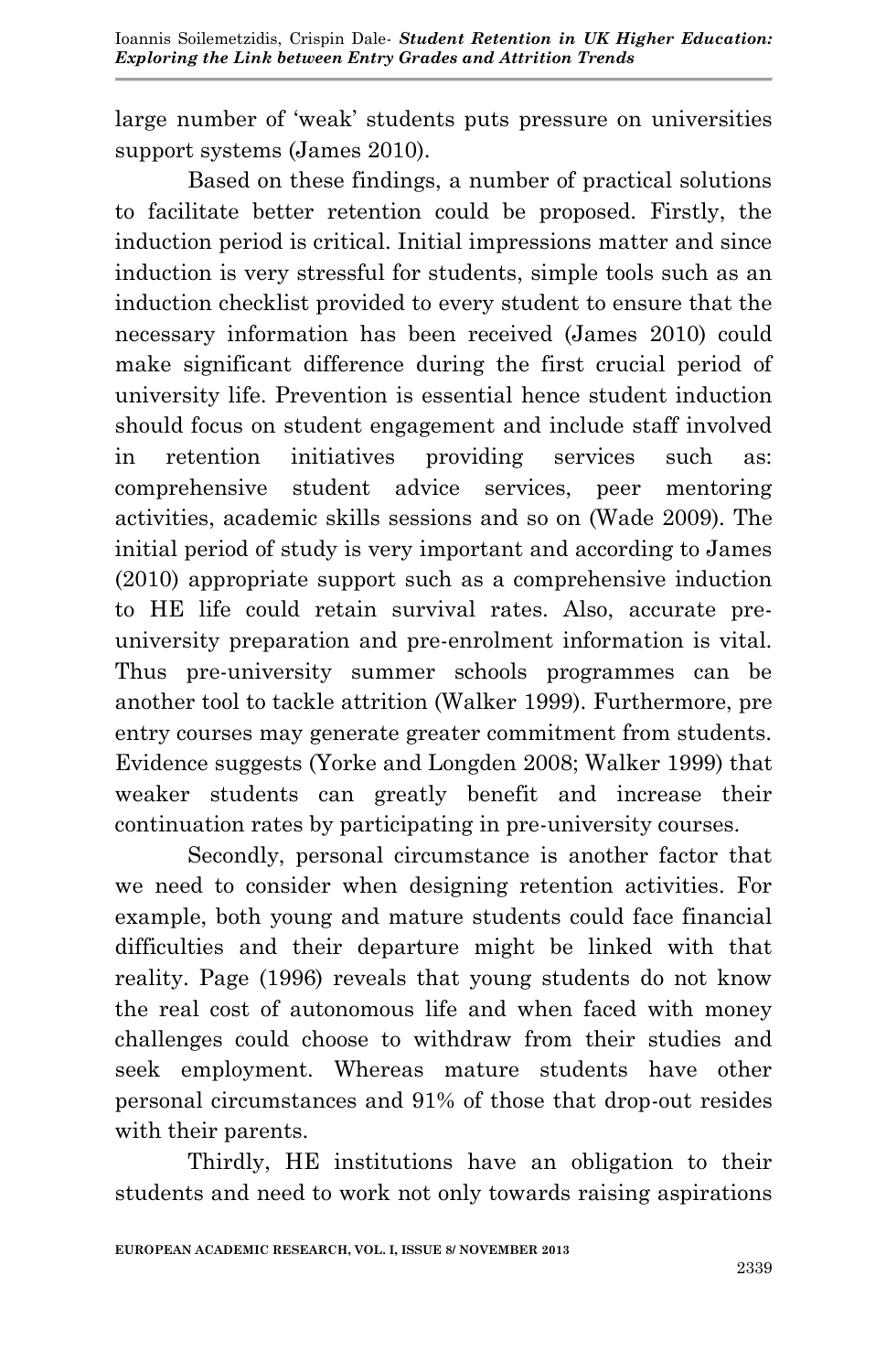at university, but also providing support to future students prior to enrolment and during their studies. Thomas et al., (2002) maintains that universities need to help student to develop their less prominent skills. And academic skills could be a specific issue for mature students that have not been in official education for a while. This could include "credit bearing career choice programmes, student mentors and pre-arrival (summer) orientation programmes, skills support and extended counselling services" (Duty 2011, 59).

For any actions, funding and information dissemination is crucially important and support services departments need to receive appropriate resources to be able to promote themselves and their services (Wade 2009). Motivation and inspiration could be a key part of retention activities. Johnes (1990) maintains that high scholarly goals can play a vital role to retain students since they are the key for perseverance. But inspiration is not only an academic issue and student services have a significant role to play, by offering reasonably priced accommodation, social space and facilitate student networks, thus balancing the lack of personal and family networks (Thomas et al. 2002).

Fourthly, is the provision of effective personal tutoring. To be more effective, efficient and traceable, personal tutor meetings should be scheduled proactively and in the first semester. Retention activities need to be balanced and while individual personal circumstances need to be understood, participation should be strongly supported, and non-attendance needs to be followed up. James (2010, 42) considers that tutor meetings need to happen "at least once per semester" and the plan of the meeting ought to include other actions such as individual study arrangements, or discussion and reflection about evaluation marks. Wilcox et al., (2005) points out that not all academic see personal support and retention activities as part of their role thus a number of students withdraw because they face challenges with inadequate tutor support.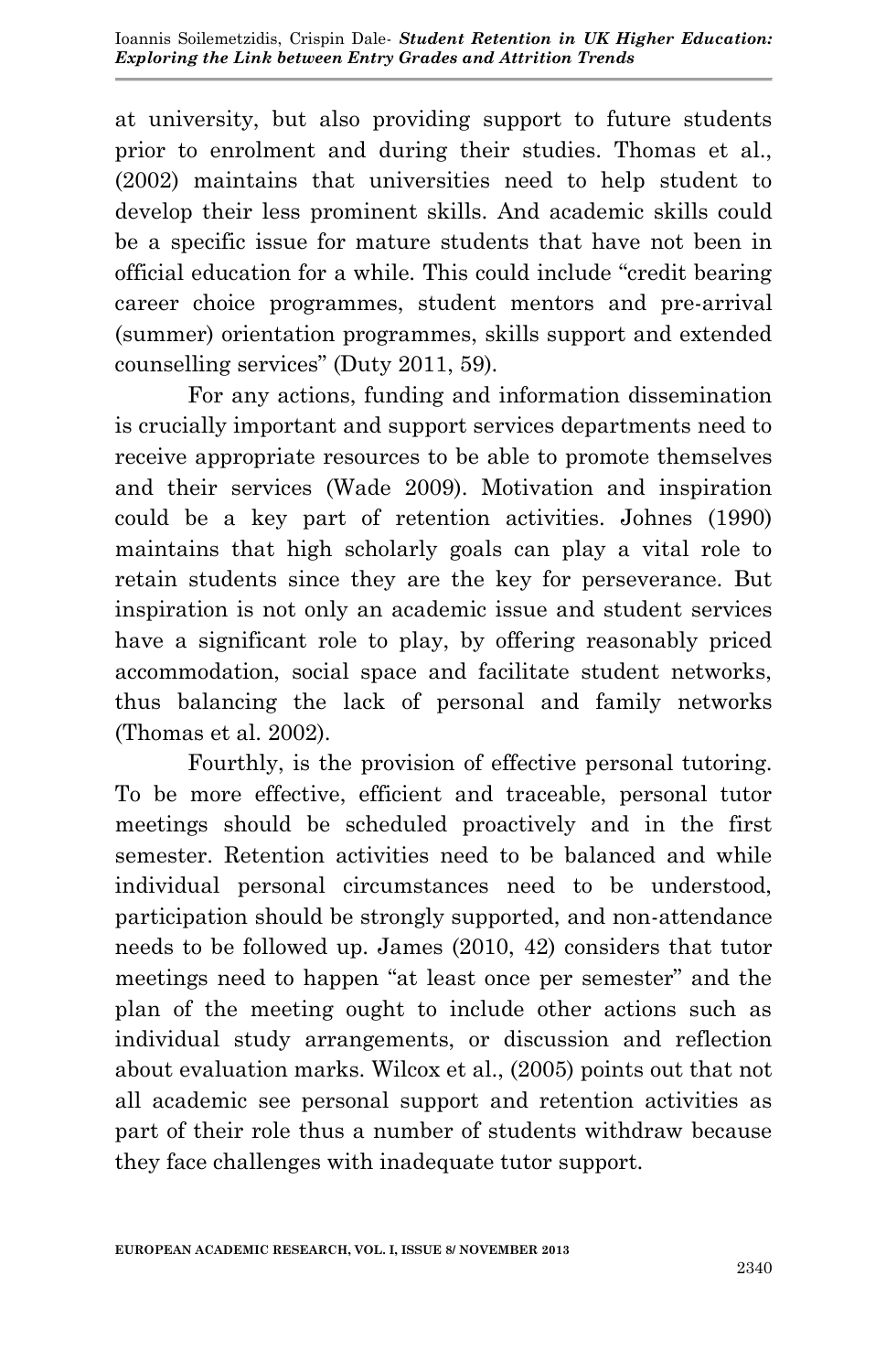Furthermore, James (2010) research suggests that students highly value when they are able to contact staff when they needed to. Tutoring can be difficult and time consuming and because professional progression is largely linked with research and management tasks, teachers are focusing less on student support. Accordingly institutional focus on support and the appointment of retention tutors or graduate interns is important (Duty 2011; Wade 2009). Inculcating a greater sense of belongingness amongst students is crucial in HE. According to Leathwood and O'Connell (2003) the modular structure and large student intakes can result so that students do not know each other and tutors do not know their students. But to improve the sense of community we need to achieve a higher level of academic and social assimilation of learners, and this can be better done in small classes (Trotter 2006) and through effective personal tutoring.

Fifthly, is the realignment of the view of traditional and non-traditional students. The research suggests that good students from non-traditional background can cope as well as their counterparts from traditional routes, and face similar drop-out trends (Andrews and Clark 2011; National Audit Office 2007; Andrews et al. 2012). Johnes (1990) mentions that those with work experience could be more enthused and consequently have higher likelihood to graduate in comparison with those without prior work experience. Pathways and support systems to help all students at risk to succeed should be created, regardless of how they access HE. Evidence suggests (Universities UK 2002) that learners from nontraditional routes costs more to recruit, teach and hold, and at times costs are not presented precisely. Thus more resources are needed to allow HE establishments to anticipate and cover the dissimilar requirements of the increasingly more diverse student body.

Sixthly, is the chronic lack of resources, the use of large numbers of part-time staff and particularly part-time lecturers, which are poorly supported and underutilised (Grove 2012).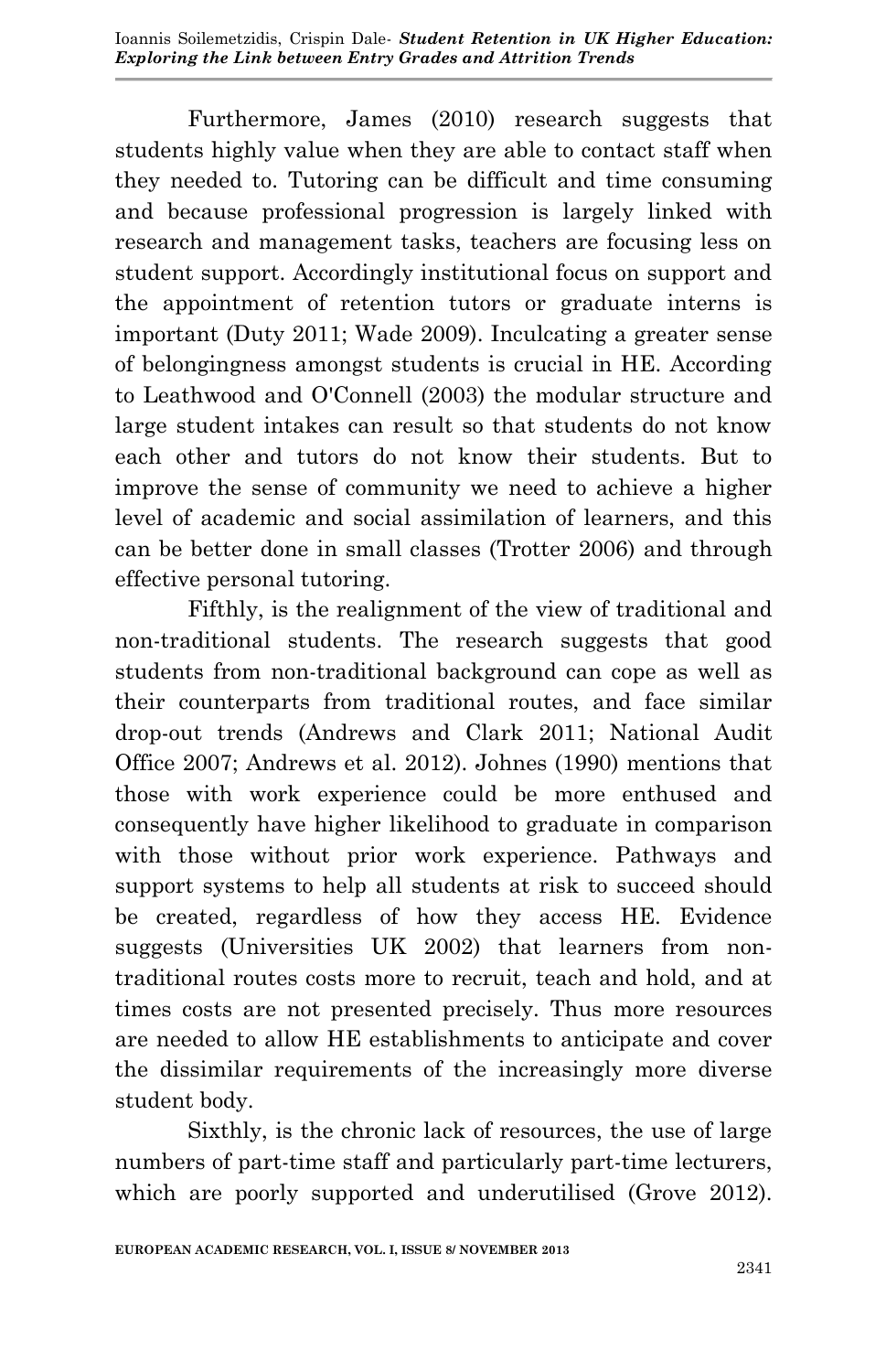Good teaching is very important in retaining students. Page (1996) suggested that while teaching involves large numbers of part-time academics and is less centralised, it is not greatly appreciated especially when compared with admin and various revenue making activities. Part-time academics deliver depending the university - between 5% and 50% on all academics offerings (Bryson 2004; Tait 2002; BMAF and HSAP 2009). Thus, part-time academics are a crucial factor in the effort to provide good teaching and appropriate support, but are currently mostly neglected without the necessary integration and empowerment strategies that could boost significantly retention activities and help to bring down attrition rates while improving the teaching and learning experience for all.

## **Research limitations and future research**

It is acknowledged that the study is based on secondary data, focusing primarily on full-time undergraduate students at UK level and mostly centred on UCAS tariff points. Further research could explore the entry grade profile and attrition rates of students in other country contexts. Also further research could explore the attrition trends of students resuming their studies after a year or more out of HE, the retention of part-time students and the attrition of students transferring to other universities**.** Additionally, the impact of staff student ratio on student retention and the contribution of part-time staff to retention activities could also be explored.

#### **Conclusion**

It can be concluded that entry grades have significant influence on non-continuation rates for both young and mature students. Despite the fact that this influence is less important in the case of mature students, mature students have significantly higher attrition rates and thus are more at risk of leaving HE, this is due to other factors and difficulties that they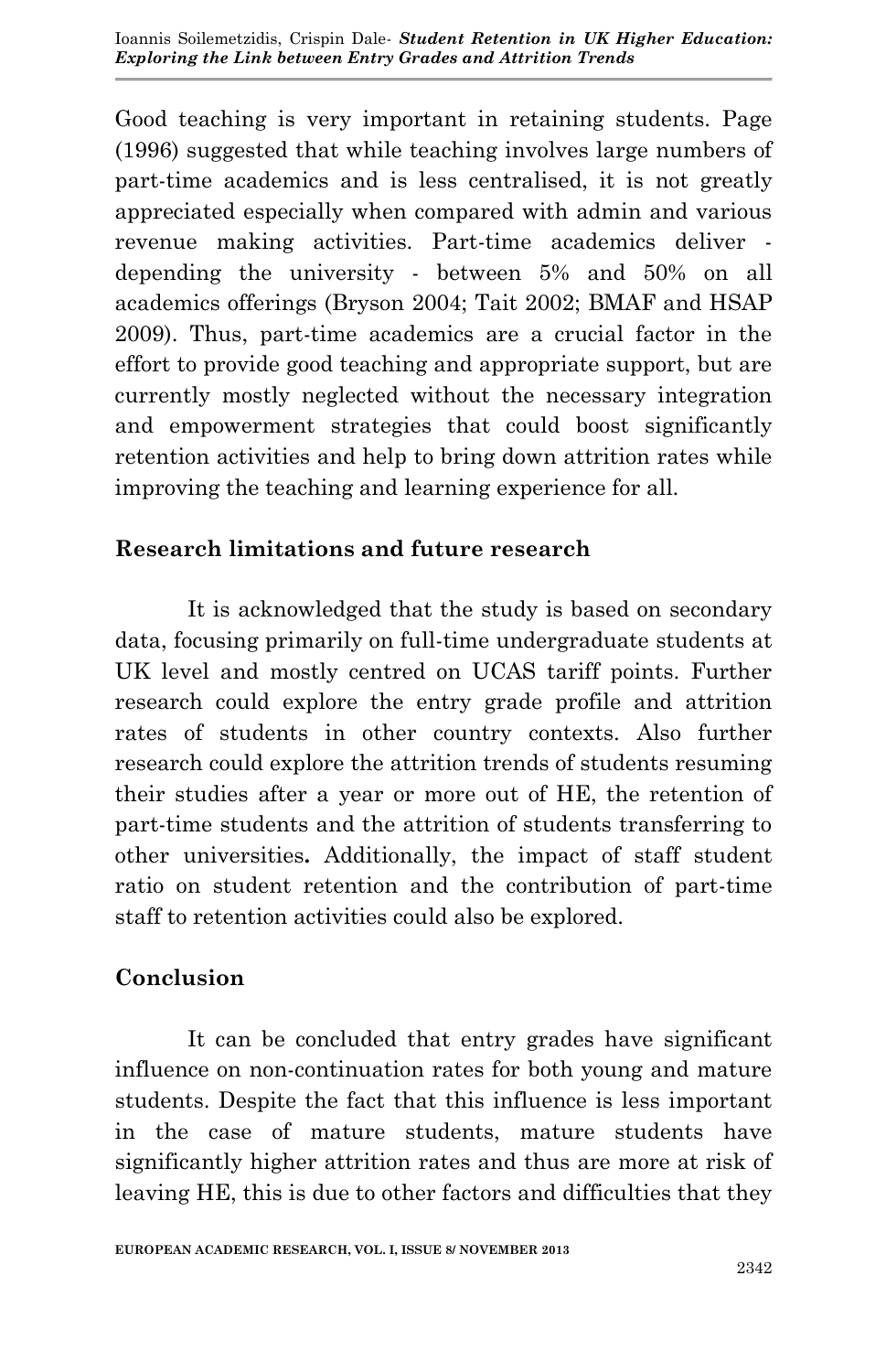may encounter, such as work, family, finance and so on. Widening participation strategies have enhanced pressure on retention and on university services. To address attrition modern universities need to be flexible and fast evolving organisations. Induction and integrating of new students is vitally important for a positive start and tutoring and monitoring student attendance is paramount. Financial worries and family issues will increasingly play a bigger role in student withdrawal decisions and universities need to invest in adequate support systems, including tutoring, good teachers and peer support networks. Part-time academics and mandatory pre-university courses could potentially play a positive role in the effort to enhance teaching and learning, improve support and services, and the student experience offered to all students, regardless their entry routes, and hence help to lower attrition and increase retention rates.

## **BIBLIOGRAPHY:**

Andrews, J., R. Clark, and L.Thomas. 2012. "Compendium of effective practice in higher education retention and success." Aston University/HEA, York. Accessed 5 July 2013. http://www.heacademy.ac.uk/assets/documents/whatworks-student-

retention/What\_Works\_Compendium\_Effective\_Practice.pdf.

Andrews, J. and R. Clark. 2011. "Peer Mentoring Works! How Peer Mentoring Enhances Student Success in Higher Education." Aston University/Paul Hamlyn/HEA. Accessed 5 July 2013.

http://www.heacademy.ac.uk/assets/documents/whatworks-student-retention/Aston\_What\_Works\_Final\_Report.pdf.

Arulampalam, W., R. A. Naylor, and J. P. Smith. 2007. "Dropping out of medical school in the UK: explaining the changes over ten years." *Medical Education* 41 (4): 385-394.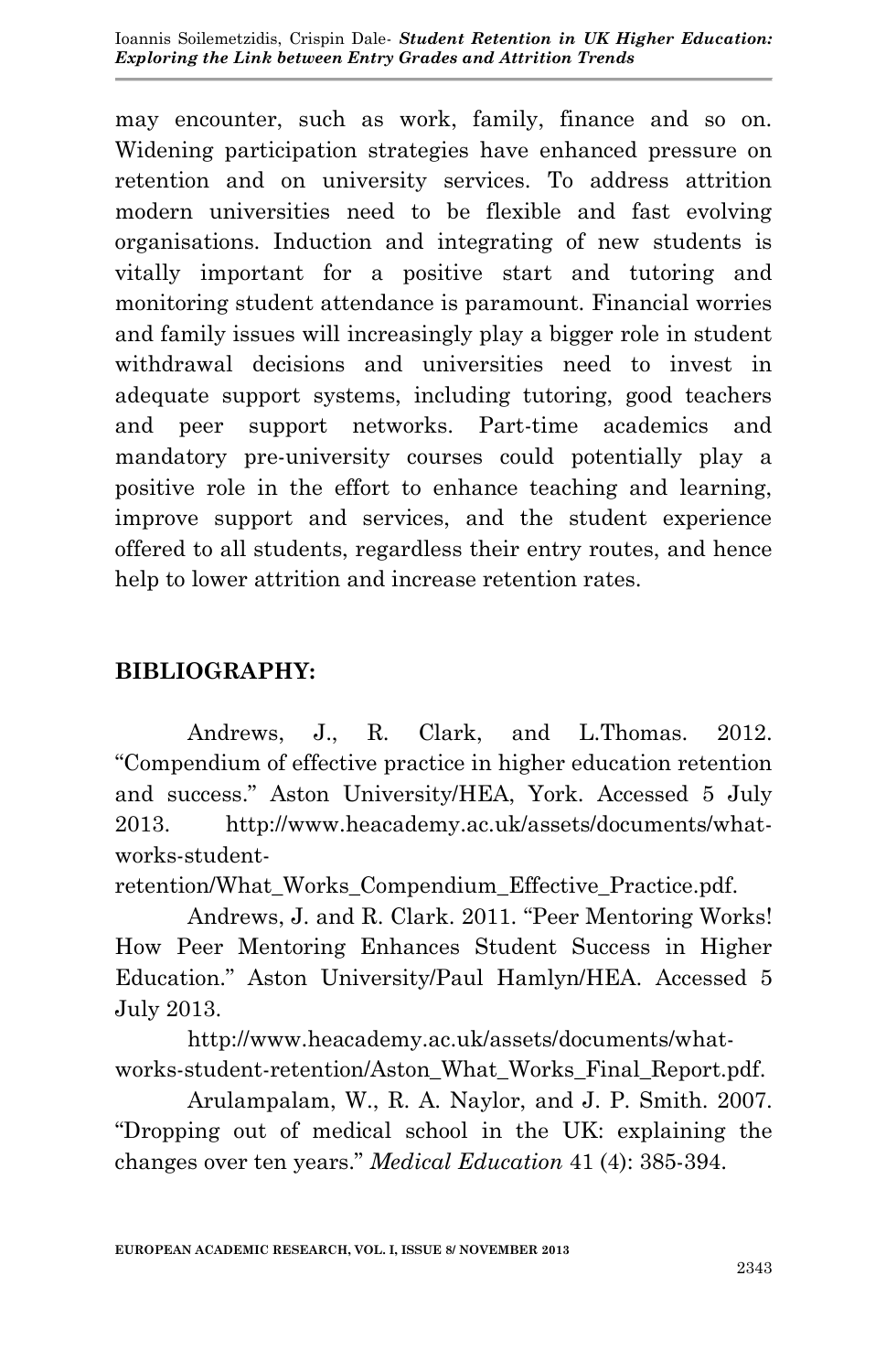Ioannis Soilemetzidis, Crispin Dale- *Student Retention in UK Higher Education: Exploring the Link between Entry Grades and Attrition Trends*

Barker, J., and P. Alldred. 2012. "Documentary research and secondary data." In *Research and research methods for youth practitioners*, edited by S. Bradford & F. Cullen, 140-161. Abingdon: Routledge.

BMAF. and HSAP. 2009. "Supporting Part-Time Teaching Staff in Higher Education: Perspectives from Business and Health." HEA/Oxford Brookes University. Accessed 5 July 2013.

http://www.heacademy.ac.uk/assets/bmaf/documents/pro jects/BMAF\_HSAP\_End\_of\_Project\_Report\_200209\_weblayout. pdf.

Braxton, J., E. Brier, and D. Hossier. 1988. "The influence of student problems on student withdrawal decisions: an autopsy on "autopsy" studies." *Research in Higher Education* 28 (3): 241-253.

Bryson, C. 2004. "Strategic approaches to managing and developing part-time teachers." Learning and Teaching Support Network, LTSN Generic Centre. Accessed 5 July 2013. http://www.heacademy.ac.uk/assets/documents/resources/datab ase/id348\_Strategic\_Approaches\_to\_Managing\_and\_Developing Part-time\_Teachers.pdf.

Callender, C. 2008. "The impact of term-time employment on higher education students' academic attainment and achievement." *Journal of Education Policy* 23 (4): 359-377.

Crosling, G., M. Heagney, and L. Thomas. 2009. "Improving student retention in higher education: Improving Teaching and Learning." *Australian Universities Review* 51 (2) 9-18.

Cohen, L., L. Manion, and K. Morrison. 2010. *Research Methods in Education*. 6th ed. Abingdon: Routledge.

Davies, R., and P. Elias. 2003. "Dropping Out: A Study of Early Leavers from Higher Education. Research Report 386." Department for Education and Skills, Her Majesty's Stationery Office. Accessed 5 July 2013.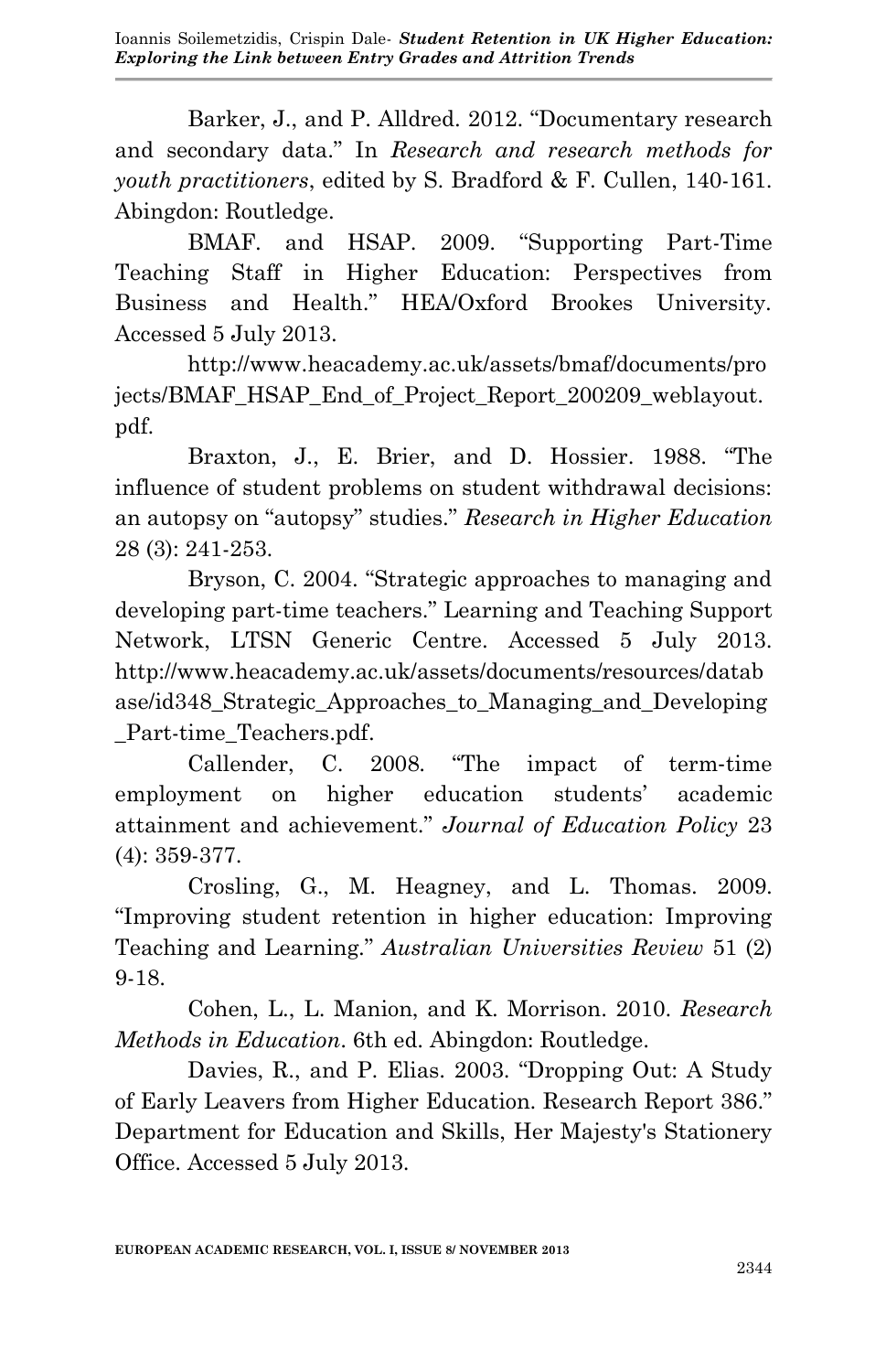Ioannis Soilemetzidis, Crispin Dale- *Student Retention in UK Higher Education: Exploring the Link between Entry Grades and Attrition Trends*

http://webarchive.nationalarchives.gov.uk/201304011517 15/https://www.education.gov.uk/publications/eOrderingDownlo ad/RR386.pdf.

Dodgson, R., and H. Bolam. 2002. "Student Retention, Support and Widening Participation in the North East of England." Universities for the North East. Accessed 5 July 2013.

http://www.unis4ne.ac.uk/files/Retention\_report70.pdf.

Downie, A. 2010. "University Growth in Brazil Is Undermined by High Dropout Rates." *The Chronicle of Higher Education*. Accessed 5 July 2013. http://chronicle.com/article/University-Growth-in-Brazil-Is/66162.

Duty, D. J. 2011. "*Seven years at the coal-face: the retention phenomenon through the lens of a year tutor.*" Doctoral dissertation. University of Huddersfield, West Yorkshire, UK.

Garner, R. 2008. "£800m funding fails to slow university drop-out rates." *The Independent*. Accessed 5 July 2013. http://www.independent.co.uk/news/education/education-

news/163800m-funding-fails-to-slow-university-dropout-rates-784406.html.

Grove, J. 2012. "Part-timers don't get support they need or credit they deserve." *Times Higher Education*. Accessed 5 July 2013.

http://www.timeshighereducation.co.uk/422190.article.

Hall, J. C. 2001. "*Retention and Wastage in FE and HE.*" The Scottish Centre for Research in Education (SCRE). Accessed 5 July 2013. http://www.ulster.ac.uk/star/resources/retention and wastage\_hall.pdf.

HEA employee. 2013. Email communication, 28/05/2013.

HEFCE. 2013. "*Non-continuation rates at English HEIs: Trends for entrants* 2005-06 to 2010-11." Bristol, The Higher Education Funding Council for England (HEFCE). Accessed 5 July 2013.

http://www.hefce.ac.uk/pubs/year/2013/201307/#d.en.81697.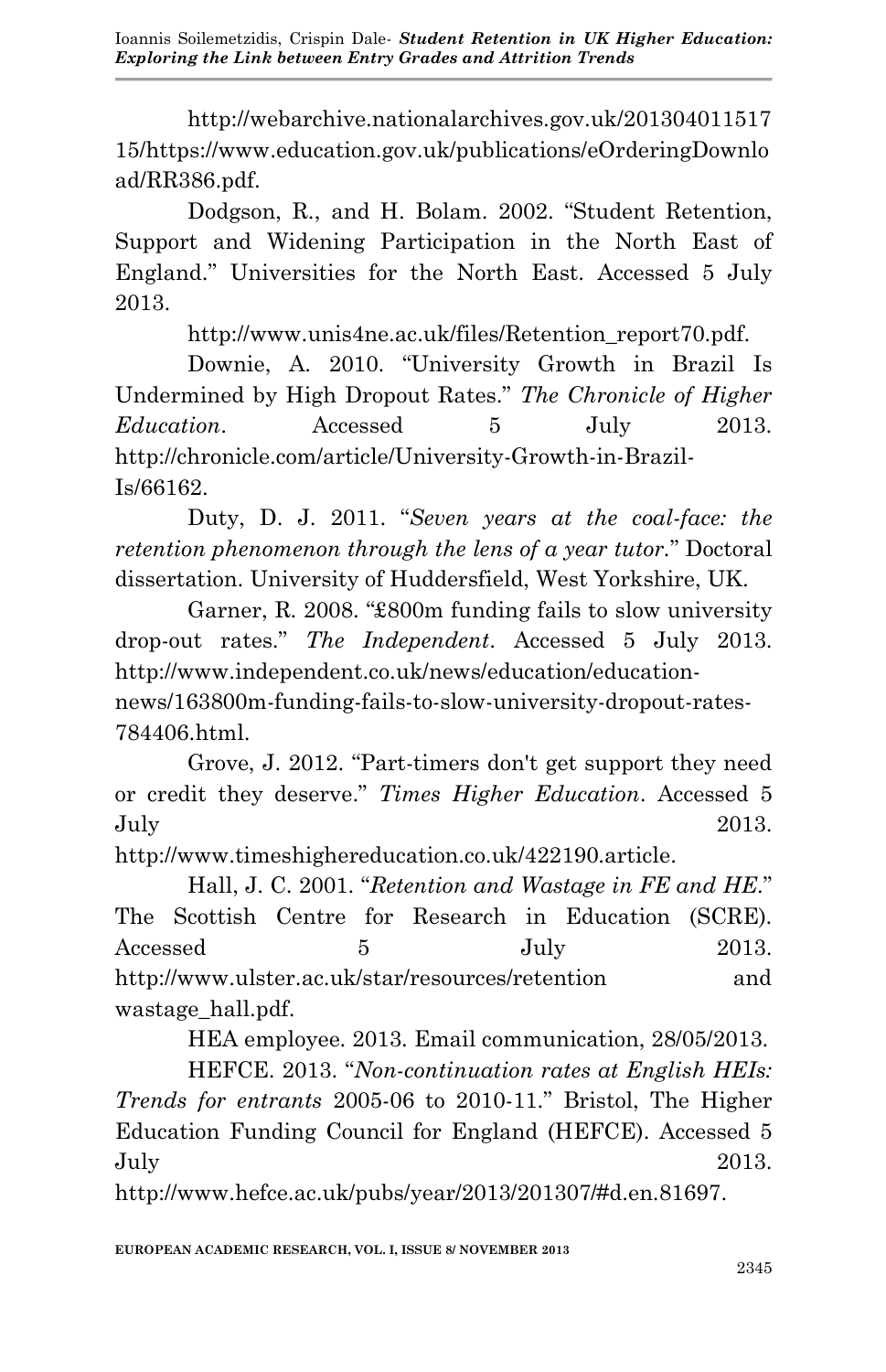HESA employee. 2013. Email communication, 04/06/2013.

HESA. 2013. "Performance Indicators in Higher Education in the UK." Accessed 5 July 2013. http://www.hesa.ac.uk/content/view/2072/141/.

Hixenbaugh, P., H. Dewart, and T. Towell. 2012. "What enables students to succeed? An investigation of sociodemographic, health and student experience variables." *Psychodynamic Practice: Individuals, Groups and Organisations* 18 (3): 285-301.

House of Commons Committee of Public Accounts. 2008. "Staying the course: the retention of students on higher education courses." Tenth Report of Session 2007–08. Accessed  $5$  July 2013. http://www.publications.parliament.uk/pa/cm200708/cmselect/c mpubacc/322/322.pdf.

House of Commons Select Committee on Education and Employment. 2001. "Memorandum from the Higher Education Funding Council for England (HE 137)." Accessed 5 July 2013. http://www.publications.parliament.uk/pa/cm200001/cmselect/c meduemp/124/1013106.htm.

James, H. 2010. *Developing a Management Model and Performance Framework for Improving Student Retention.* Doctoral dissertation. University of Bath, Bath and North East Somerset, UK.

Johnes, G., and R. McNabb. 2004. "Never Give up on the Good Times: Student Attrition in the UK." *Oxford Bulletin of Economics and Statistics* 66 (1): 23-47.

Johnes, J. 1990. "Determinants of student wastage in higher education." *Studies in Higher Education* 15(1): 87-99.

Leathwood, C., and P. O'Connell. 2003. "'It's a struggle': the construction of the 'new student' in higher education." *Journal of Education Policy* 18 (6): 597-615.

Longden, B. 2002. "Retention rates - renewed interest but whose interest is being served?" *Research Papers in Education* 17 (1): 3-29.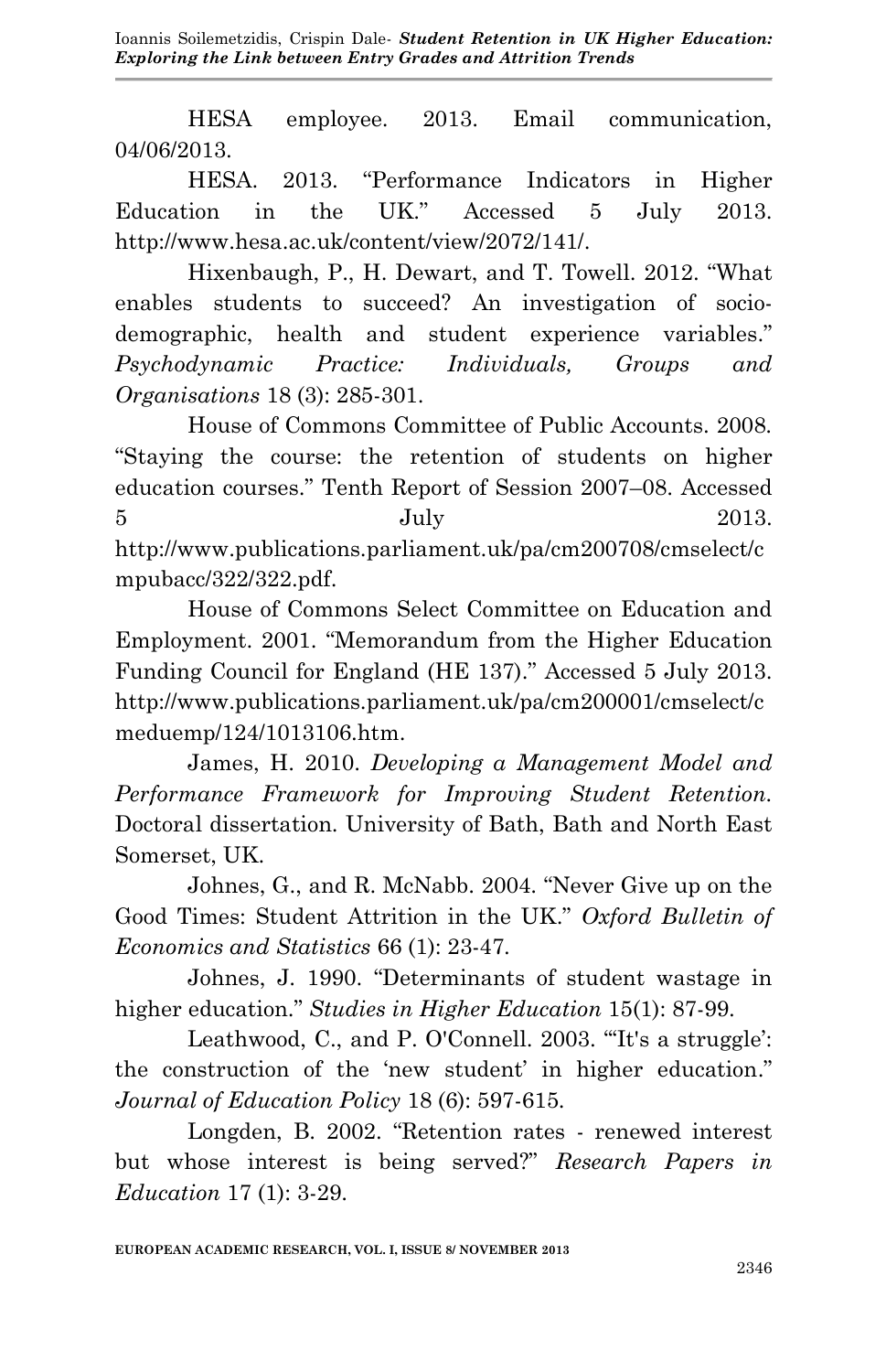Lowe, H., and A. Cook. 2003. "Mind the Gap: Are students prepared for higher education?" *Journal of Further and Higher Education* 27 (1): 53-76.

Mallette, B., and A. Cabrera. 1991. "Determinants of withdrawal behaviour: an exploratory study." *Research in Higher Education* 32 (2): 179-194.

Martinez, P. 2001. "Improving Student Retention and Achievement: What Do We Know and What Do We Need to Find Out?" London, Learning and Skills Development Agency. Accessed 5 July 2013. http://core.kmi.open.ac.uk/display/4153982.

McChlery, S., and J. Wilkie. 2009. "Pastoral support to undergraduates in higher education." *International Journal of Management Education* 8 (1): 23-35.

McCourt, A., and C. Carr. 2010. "Improving Student Engagement and Retention Through Small Group Tutorials." *Innovation in Teaching and Learning in Information and Computer Sciences* 9 (1): 61-77.

Moxley, D., A. Najor-Durack, and C. Dumbrique. 2001. *Keeping students in higher education: successful practices and strategies for retention.* London: Kogan Page Limited.

National Audit Office. 2007. "Staying the course: The retention of students in higher education." Accessed 5 July 2013. http://www.nao.org.uk/wpcontent/uploads/2007/07/0607616.pdf.

Page, M.G. 1996. *A framework for understanding student drop-out in the further education context.* Doctoral dissertation. University of Southampton, Southampton, UK.

Parmar, D., and E. Trotter. 2004. "Keeping our students: identifying factors that influence student withdrawal and strategies to enhance the experience and retention of first-year students." *Learning and Teaching in the Social Sciences (LATISS)* 1 (3): 149-168.

Shepherd, J. 2008. "How to hang on to students." *The Guardian*. Accessed 5 July 2013.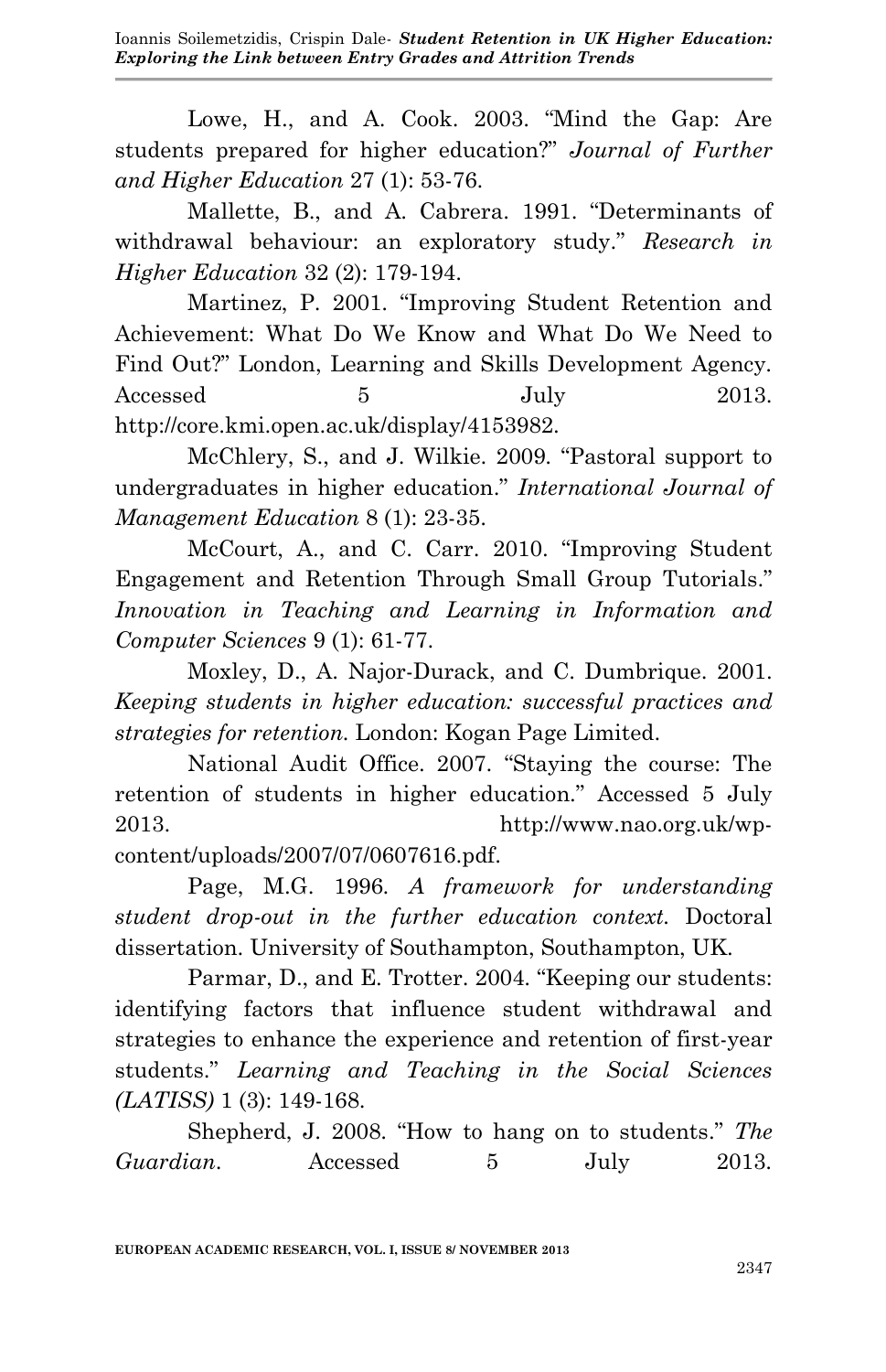Ioannis Soilemetzidis, Crispin Dale- *Student Retention in UK Higher Education: Exploring the Link between Entry Grades and Attrition Trends*

http://www.guardian.co.uk/education/2008/feb/26/highereducati on.students.

Simpson, O. 2005. "The costs and benefits of student retention for students, institutions and governments." *Studies in Learning. Evaluation Innovation and Development* 2 (3): 34- 43.

Soilemetzidis, I. 2010. "Is university education for all?" *AngloHigher® magazine* 2 (5): 3-4.

Smith, J. P., and R. A. Naylor. 2001. "Dropping out of university: a statistical analysis of the probability of withdrawal for UK university students." *Journal of the Royal Statistical Society* 164 (2): 389-405.

Stage, F. 1989. "Motivation, Academic and Social Integration, and the Early Dropout." *American Educational Research Journal* 26 (3): 385-402.

Tait, J. 2002. "From Competence to Excellence A systems view of staff development for part-time tutors at-adistance." *Open Learning: The Journal of Open, Distance and e-Learning* 17 (2): 153-166.

Thomas, L., J. Quinn, K.Slack, and L. Casey. 2002. "Student Services: Effective Approaches to Retaining Students in Higher Education." Full Research Report, Institute for Access Studies, Staffordshire University. Accessed 5 July 2013. http://www.staffs.ac.uk/access-studies/docs/SSReport.pdf.

Thomas, L. 2002. "Student retention in higher education: the role of institutional habitus." *Journal of Education Policy* 17 (4): 423-442.

Tinto, V. 1975. "Dropout from Higher Education: A Theoretical Synthesis of Recent Research." *Review of Educational Research* 45 (1): 89-125.

Trotter, E. 2006. *The early student experience and its relationship with Retention: the student voice.* Doctoral dissertation, Lancaster University, Lancaster, Lancashire, UK.

UCAS employee. 2013. Email communication, 30/05/2013.